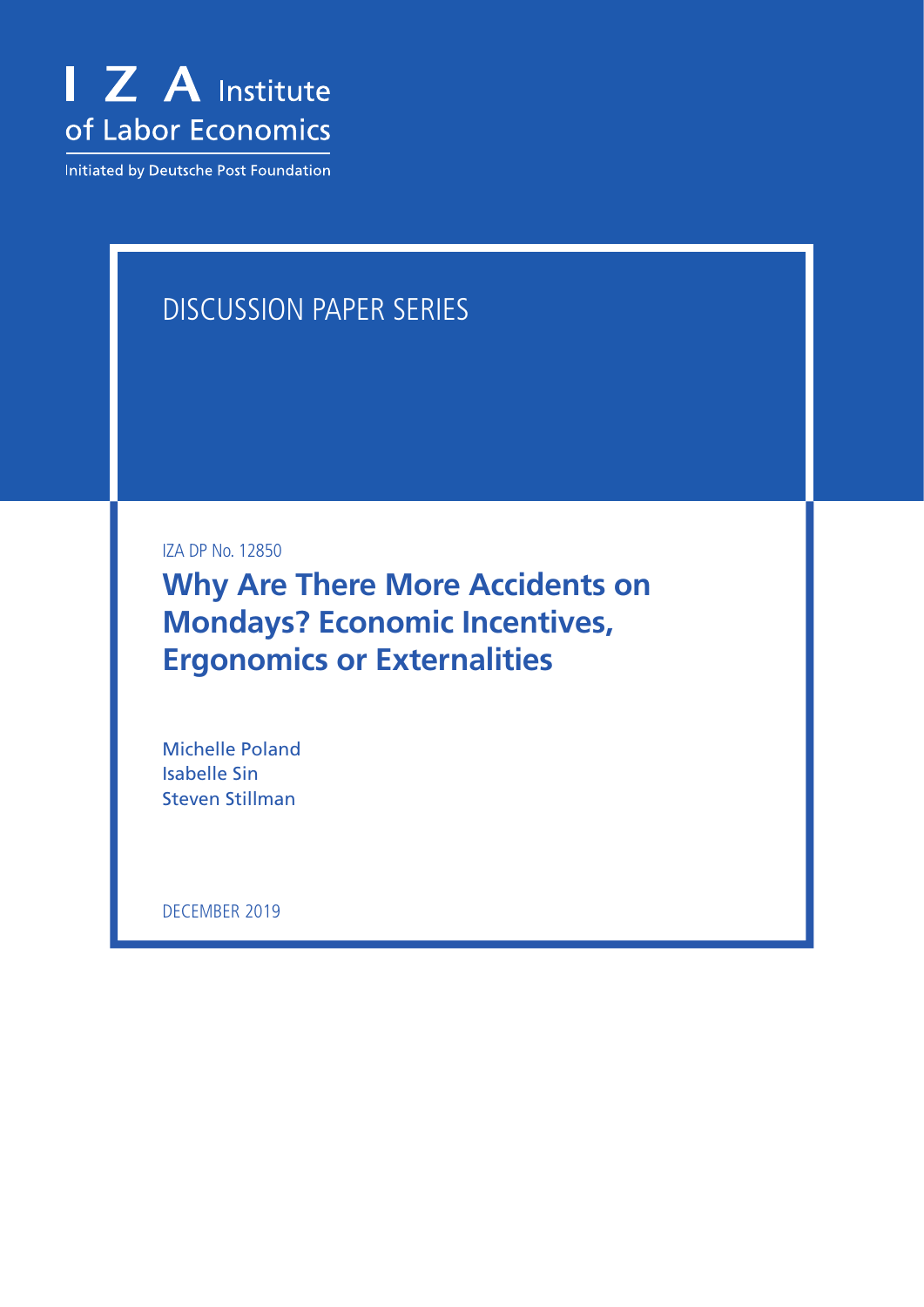

Initiated by Deutsche Post Foundation

# DISCUSSION PAPER SERIES

IZA DP No. 12850

# **Why Are There More Accidents on Mondays? Economic Incentives, Ergonomics or Externalities**

**Michelle Poland** *University of Otago*

**Steven Stillman**

*Free University of Bozen-Bolzano and IZA*

**Isabelle Sin** *Motu Economic and Public Policy Research*

DECEMBER 2019

Any opinions expressed in this paper are those of the author(s) and not those of IZA. Research published in this series may include views on policy, but IZA takes no institutional policy positions. The IZA research network is committed to the IZA Guiding Principles of Research Integrity.

The IZA Institute of Labor Economics is an independent economic research institute that conducts research in labor economics and offers evidence-based policy advice on labor market issues. Supported by the Deutsche Post Foundation, IZA runs the world's largest network of economists, whose research aims to provide answers to the global labor market challenges of our time. Our key objective is to build bridges between academic research, policymakers and society.

IZA Discussion Papers often represent preliminary work and are circulated to encourage discussion. Citation of such a paper should account for its provisional character. A revised version may be available directly from the author.

ISSN: 2365-9793

**IZA – Institute of Labor Economics**

| Schaumburg-Lippe-Straße 5-9 | Phone: +49-228-3894-0       |             |
|-----------------------------|-----------------------------|-------------|
| 53113 Bonn, Germany         | Email: publications@iza.org | www.iza.org |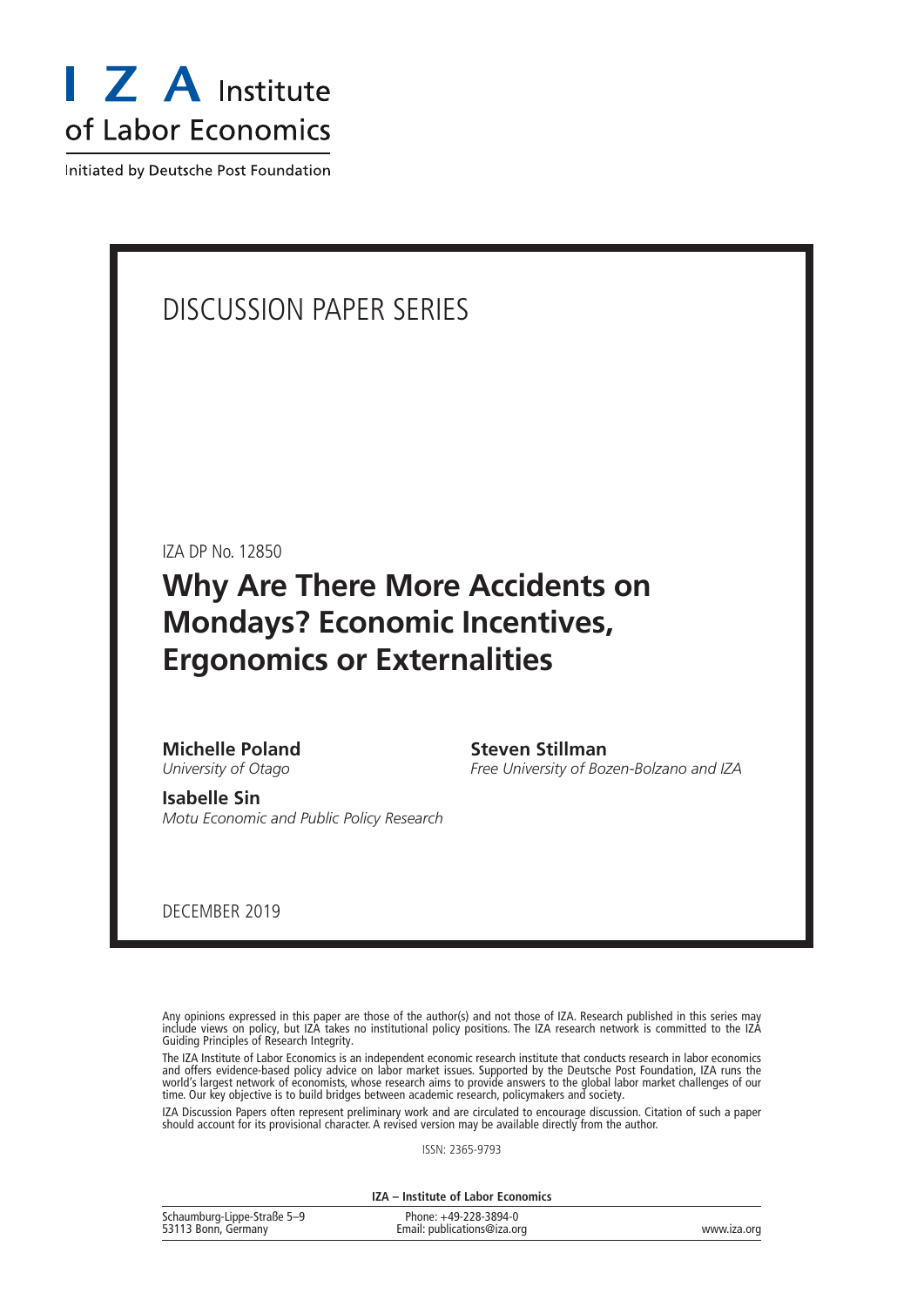# ABSTRACT

# **Why Are There More Accidents on Mondays? Economic Incentives, Ergonomics or Externalities\***

Research consistently finds more workplace injuries occur on Mondays than on other weekdays. One hypothesis is that workers fraudulently claim that off-the-job weekend sprains and strains occurred at work on the Monday in order to receive workers' compensation. We test this using data from New Zealand, where compensation is virtually identical whether or not an injury occurs at work. We still find that work claims, especially sprains and strains, occur disproportionately on Mondays, although less than in other jurisdictions. This suggests fraudulent claims in other countries are just one part of the story. Furthermore, we find work claims remain high on Tuesdays, and that workers' sprains and strains that occur off-the-job also disproportionately fall on Mondays. Sprains and strains treated at hospitals, which are not closed over the weekend, are also elevated on Mondays. However, Monday lost-time injuries are less severe than injuries on other days. Our findings are consistent with a physiological mechanism contributing to elevated Monday injury claims in New Zealand, but do not suggest doctors' offices being closed over the weekend, ergonomic explanations, or work being riskier on Mondays play important roles.

| <b>JEL Classification:</b> | 118.113.338                                                |
|----------------------------|------------------------------------------------------------|
| Keywords:                  | monday effect, workers compensation, accidents, incentives |

# **Corresponding author:**

Steven Stillman Faculty of Economics and Management Free University of Bozen-Bolzano Piazza Università, 1 39100 Bozen-Bolzano Italy E-mail: steven.stillman@unibz.it

<sup>\*</sup> Funding: This research was completed as part of a PhD in Economics. It was undertaken with funding from the Macandrew-Stout Postgraduate Scholarship in Economics; University of Otago Postgraduate Publishing Bursary; WorkSafe New Zealand; and Marsden Grant 12- UOO-067, "Mind the gap? Worker productivity and pay gaps between similar workers in New Zealand". Statistics New Zealand Disclaimer: The results in this paper are not official statistics, they have been created for research purposes from the Integrated Data Infrastructure (IDI), managed by Statistics New Zealand. The opinions, findings, recommendations, and conclusions expressed in this paper are those of the authors, not Statistics NZ, the Accident Compensation Corporation or WorkSafe New Zealand. Access to the anonymised data used in this study was provided by Statistics NZ in accordance with security and confidentiality provisions of the Statistics Act 1975. Only people authorised by the Statistics Act 1975 are allowed to see data about a particular person, household, business, or organisation, and the results in this paper have been confidentialized to protect these groups from identification. Careful consideration has been given to the privacy, security, and confidentiality issues associated with using administrative and survey data in the IDI. Further detail can be found in the Privacy impact assessment for the Integrated Data Infrastructure available from www.stats.govt.nz.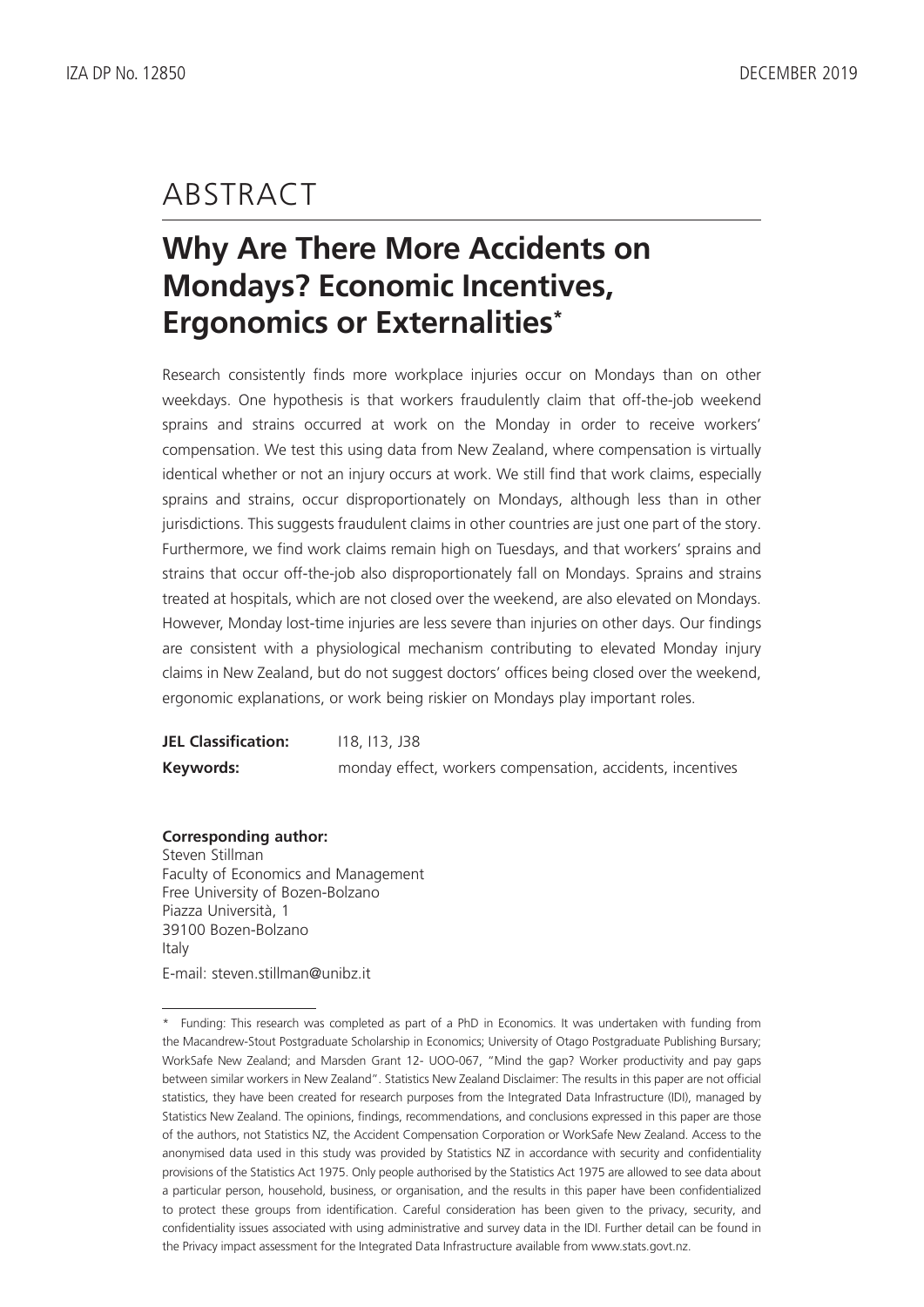## **1 Introduction**

Previous research has found that in a number of countries there are more workers' compensation claims for injuries on Mondays than on any other day of the week.<sup>1</sup> This has been referred to as the "Monday Effect". It is also typically found that there are a high proportion of strains and sprains that occur on Monday. Taken together, the literature has hypothesized that this mainly occurs because individuals are responding to economic incentives and falsely claiming that injuries which occurred over the weekend actually occurred on Monday in order to access workers' compensation benefits that they otherwise wouldn't receive (Hansen, 2016; Martin-Roman & Moral, 2016; Smith, 1990).

In this paper, we examine the Monday Effect in New Zealand, which has an unusual universal no-fault accident compensation system that covers all injuries regardless of where they occur and pays the same compensation to workers for injuries occurring at work and during their leisure time. Hence, the mechanism discussed above should have little impact on claiming behavior in our context. Another hypothesis for the Monday Effect discussed in the literature is physiological, i.e. workers are actually more prone to strains and sprains on Monday after a weekend off from work (Butler et al., 2014; Campolieti & Hyatt, 2006; Card & McCall, 1996; Martin-Roman & Moral, 2016), perhaps because of fatigue or hangovers as a result of weekend activities or a dislike of working on a Monday. In our context, we are able to directly test this hypothesis and also the more general case that the Monday Effect is a type of externality caused by the existence of weekends. This could occur because doctors' offices are closed on the weekend or because people generally do not like Mondays and consequently have lower pain threshold.<sup>2</sup>

We use high quality administrative data on the universe of accident claims in New Zealand between January 2001 and July 2018 to test the relevance of these different theories for the Monday Effect. This is the first paper, to our knowledge, to investigate whether injuries are elevated on a Monday under universal no-fault accident compensation.

<sup>&</sup>lt;sup>1</sup> There are a number of papers showing this finding for the US (Brogmus, 2007; Butler, Kleinman, & Gardner, 2014; Card & McCall, 1996; Hansen, 2016; Smith, 1990), Canada (Campolieti & Hyatt, 2006; Choi, Levitsky, Lloyd, & Stones, 1996; Mason, 1979)), Spain (Martin-Roman & Moral, 2016) and Australia (Wigglesworth, 2006).

<sup>&</sup>lt;sup>2</sup> Psychosocial risk factors have been found to be associated with musculoskeletal pain in the workplace (Bernal et al, 2015; Lang, Ochsmann, Kraus & Lang, 2012). Taylor (2002) finds that people surveyed on a Friday have higher levels of self-reported job satisfaction compared to those interviewed earlier in the week. In theory, this indicates that people may be less satisfied (possibly due to higher levels of stress), earlier in the week, which could be associated with a lower pain threshold for musculoskeletal injury.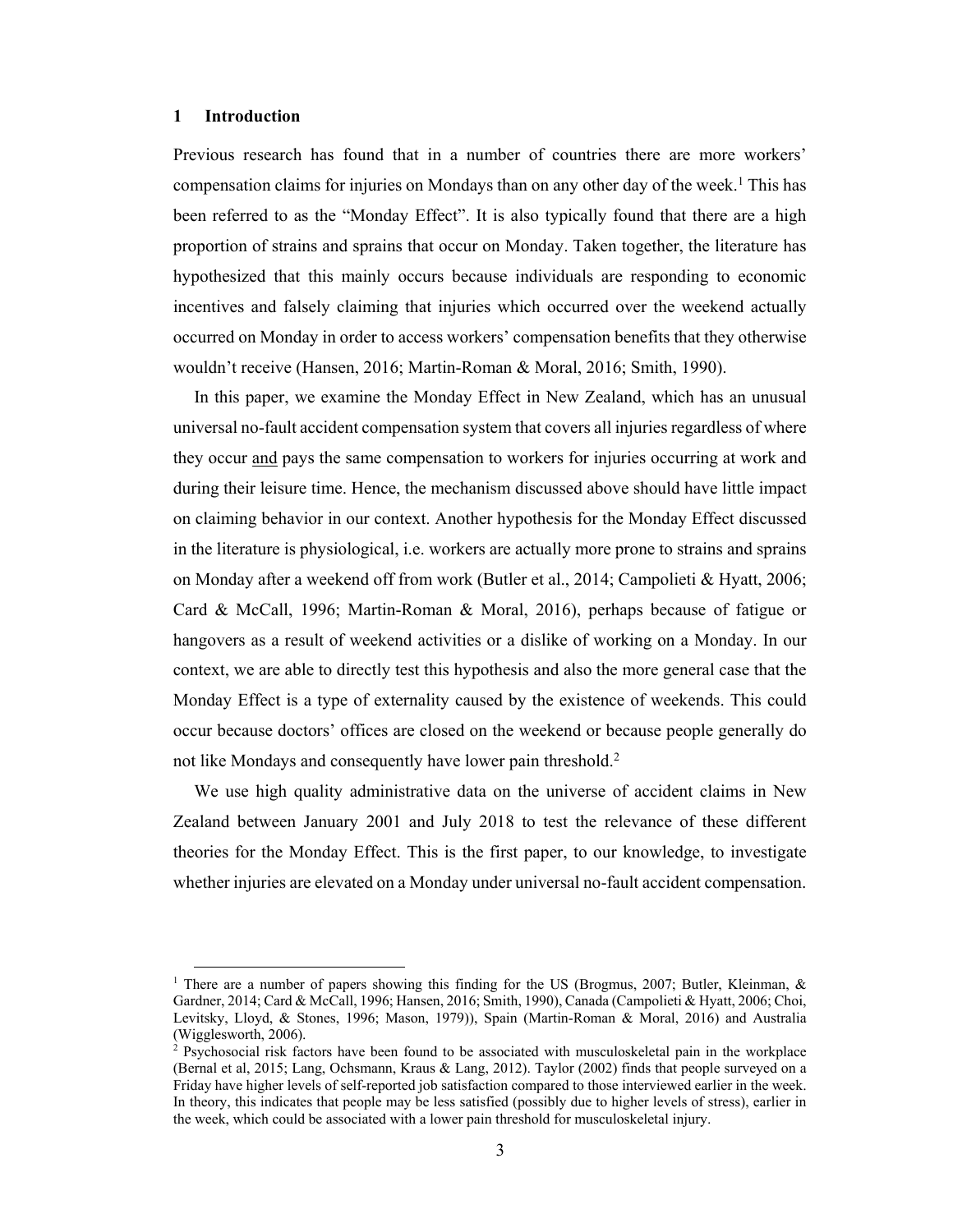Hence, we are also the first paper to examine whether the existence of weekends contributes to the Monday Effect.

We first replicate for New Zealand the typical analysis from the literature to see whether the Monday Effect persists when there are no differences in compensation entitlements for injuries at work and during leisure time. Finding that it does, we next examine the relevance of physiological explanations, as well as the general explanation that the weekend creates negative externalities on Monday. We do this by exploiting i) that fact that we have information on injury claiming behavior for individuals who are not working, for which physiological and incentive effects clearly do not exist; and ii) that we can look at individuals treated in a hospital, which are fully open on the weekends. We also use information on the severity of injuries to examine whether pain thresholds are lower earlier in the week.

We find that there is a Monday Effect in New Zealand: 21.7 percent of weekday work injury claims that result compensation for time away from work occur on a Monday. The size of the Monday Effect for sprains and strains is slightly larger, with 22.3 percent of weekday work lost-time claims for sprains and strains occurring on a Monday. We find no evidence of a Monday Effect for lost-time off-the-job or non-workers' claims, and only a very small Monday Effect for hospitalisations; however sprains and strains are elevated on a Monday in each of these datasets (21.1% for off-the-job lost-time claims, 20.6% for working-age non-workers' claims, and 21.4% for working-age hospitalisations).Work injuries on a Monday are also less severe than other weekdays. We also find that the higher proportion of work claims is not specific to Mondays. Rather, the proportion of weekly work claims starts high on a Monday and decreases through the week, with the fewest claims on a Friday.

Overall, the magnitude of excess Monday work lost-time injuries in New Zealand, 1.7%, is substantially lower than that found in prior studies of Ontario (4.7%) and Minnesota (3.0%), where incentives for fraudulent claims are much stronger than in New Zealand. In general, we find little support for the idea that fraudulent claims are important for understanding the Monday Effect in New Zealand; we find both elevated sprains and strains claims on Tuesdays and elevated Monday strains and sprains claims among non-workers, neither of which is consistent with fraudulent claims driving the Monday Effect. Ergonomics and higher work risks are also inconsistent with this evidence.

Turning to alternative hypotheses, we do not find evidence that the Monday Effect occurs because doctors' offices are closed on the weekend, as we also find higher claims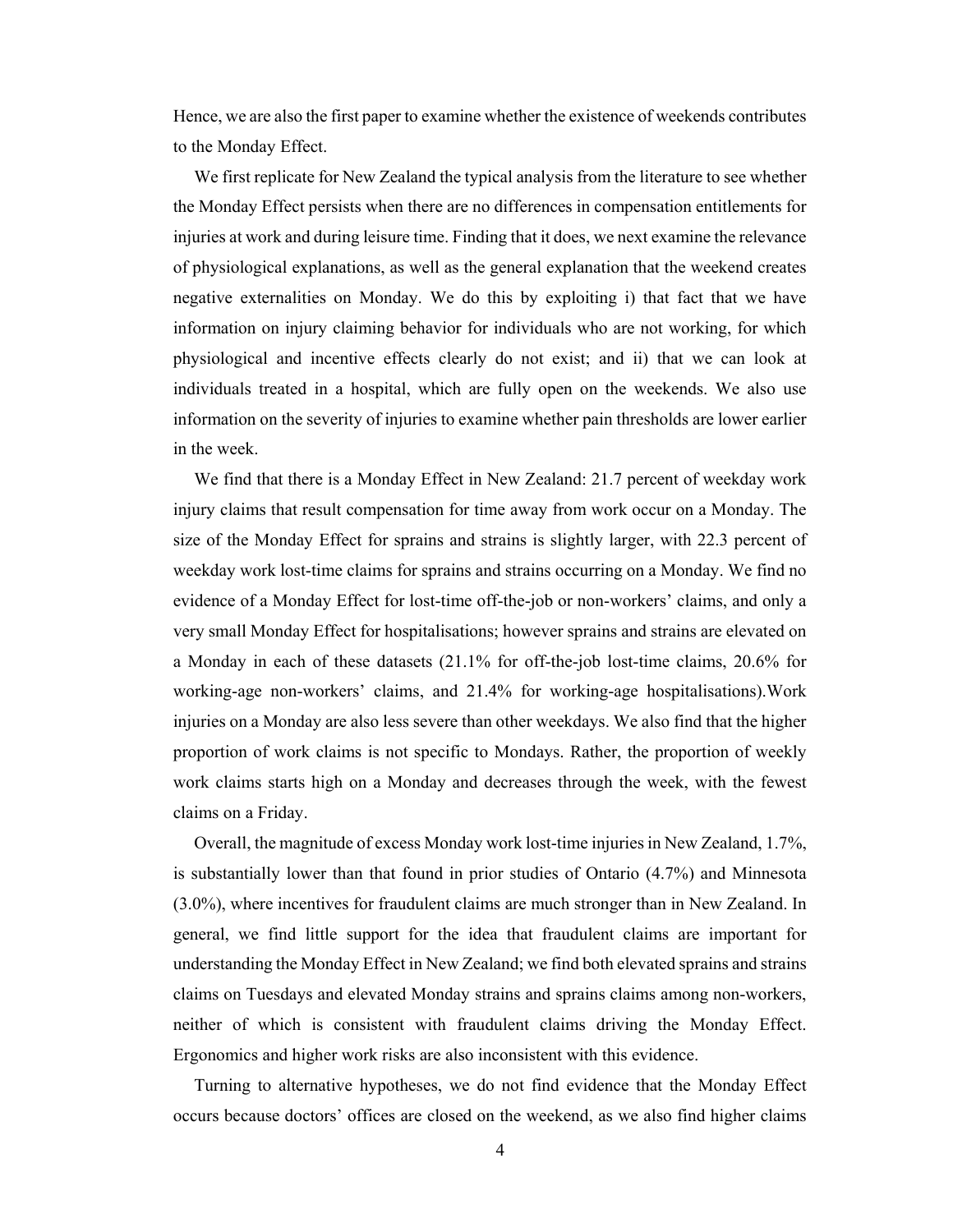made in hospitals on Mondays. On the other hand, we find support for the idea that the Monday Effect is caused by the impact of the weekend on individuals' physiological state. This could be because individuals are fatigued or hungover from weekend activities or because pain thresholds before seeking treatment are lower earlier in the week. We find supporting evidence for both mechanisms; injury rates decline throughout the week while injury severity is lower on a Monday.

# **2 New Zealand Institutions**

Under the Accident Compensation Act 2002, everyone in New Zealand is entitled to comprehensive injury insurance cover, including tourists and the self-employed. Insurance coverage includes compensation for the costs of injury following an accident, such as medical treatment, lost wages and additional expenses where required (e.g. home help). When a person seeks treatment for an injury (e.g., visits a doctor, dentist, physiotherapist), the treatment provider will complete a form with information on initial diagnosis and ability to work (if relevant) and send it to the Accident Compensation Corporation (ACC) on the patient's behalf. Claims made under the scheme provide complete coverage of all injuries in New Zealand for which treatment has been provided by doctors, dentists and physiotherapists.3

A doctors' certificate is required to certify that an injury requires time off work. ACC pays weekly compensation of 80% of pre-injury earnings (Accident Compensation Act 2002, sch 1 s32) regardless of where the injury occurred and who was at fault. This compensation is capped at an amount that is adjusted each year.4 There is a one-week standdown period for loss of earnings compensation. If the injury occurred at work, this excess is paid by the employer (Accident Compensation Act 2002 s97); if the injury occurred to a worker off the job, it is paid through sick leave or annual leave entitlements (Accident Compensation Corporation, 2017b). This means that time off work is observed in accident compensation claims data only when it involves more than a week off work. This introduces a weak incentive for individuals to falsely report that off-the-job injuries that require time off work occurred at work, so their employer will compensate them for their first week of lost earnings rather than it coming out of their leave. Clearly, this is a much

<sup>&</sup>lt;sup>3</sup> Private health insurance coverage does not overlap accident insurance, rather it provides additional coverage to complement that provided by ACC.

<sup>4</sup> The gross maximum rate of weekly compensation payable in 2017/18 was NZ\$1,940.75 per week (applied from 1 July 2017 to 31 June 2018) (Accident Compensation Corporation, 2017a).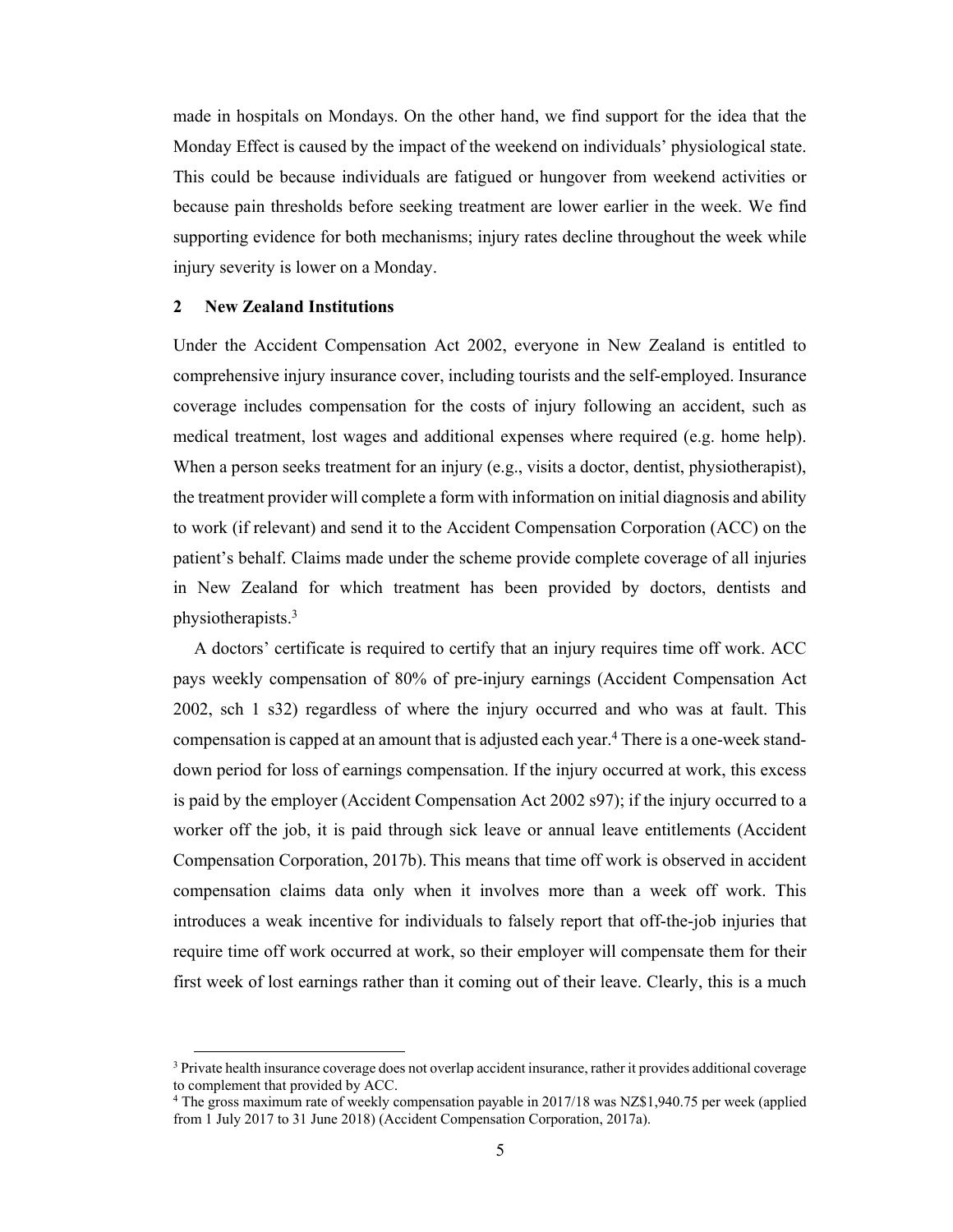smaller incentive to misreport an injury as occurring at work on Monday than in a system where there is no compensation for off-work injuries.

Accident compensation in New Zealand sits within a mixed private-public funding model for primary healthcare and a fully funded publicly provided secondary healthcare model. Primary health care services are funded through District Health Boards (DHBs). Funding is based on the number of people enrolled with a Primary Health Organisation (PHOs), and the demographic composition of their enrolled population, rather than the number of visits (Ministry of Health, 2014), although general practitioners (GPs) retain the right to charge user fees (Ministry of Health, 2017).

Unlike primary health care, public hospitals are fully funded, and elective services are managed on a prioritisation basis. Hospital treatment is free, irrespective of whether the person has an injury or illness. The hospital receives funding from ACC to cover the cost of treating injuries and from the DHB to cover the cost of treating other issues (e.g., illnesses). There are some private hospitals available for those willing to pay for non-urgent treatment. Although New Zealand has a private health insurance market, it is relatively small (The Treasury, 2014). In 2015, 71% of healthcare expenditure was funded by the government, nine percent through accident compensation insurance, five percent by voluntary private health insurance and 15% by user charges (OECD, 2017).

### **3 Data**

The data used in this paper come from the Integrated Data Infrastructure (IDI), an individual-level longitudinal data set managed by Statistics New Zealand. Individuals are linked between the data sets from different source agencies using deterministic and probabilistic linking. Most of the data sources are administrative and cover the full population, not just a sample. The main IDI data used here is all accepted accident compensation claims. The data cover the period January 2001 to July 2018. We exclude gradual process injury because, by definition, these types of injuries do not have a clear accident date. Sometimes there are multiple claims for the same accident and person, each with a different claim ID. We assume that if an individual has multiple claims for an accident that occurred on the same day then it is the same accident. The claim with the highest amount of compensation paid-to-date is kept.

Consistent with the previous studies (Campolieti & Hyatt, 2006; Card & McCall, 1996), we exclude claims for injuries that occur on the weekend for most of our analysis, restricting analysis to the typical Monday-to-Friday working week. Our main analysis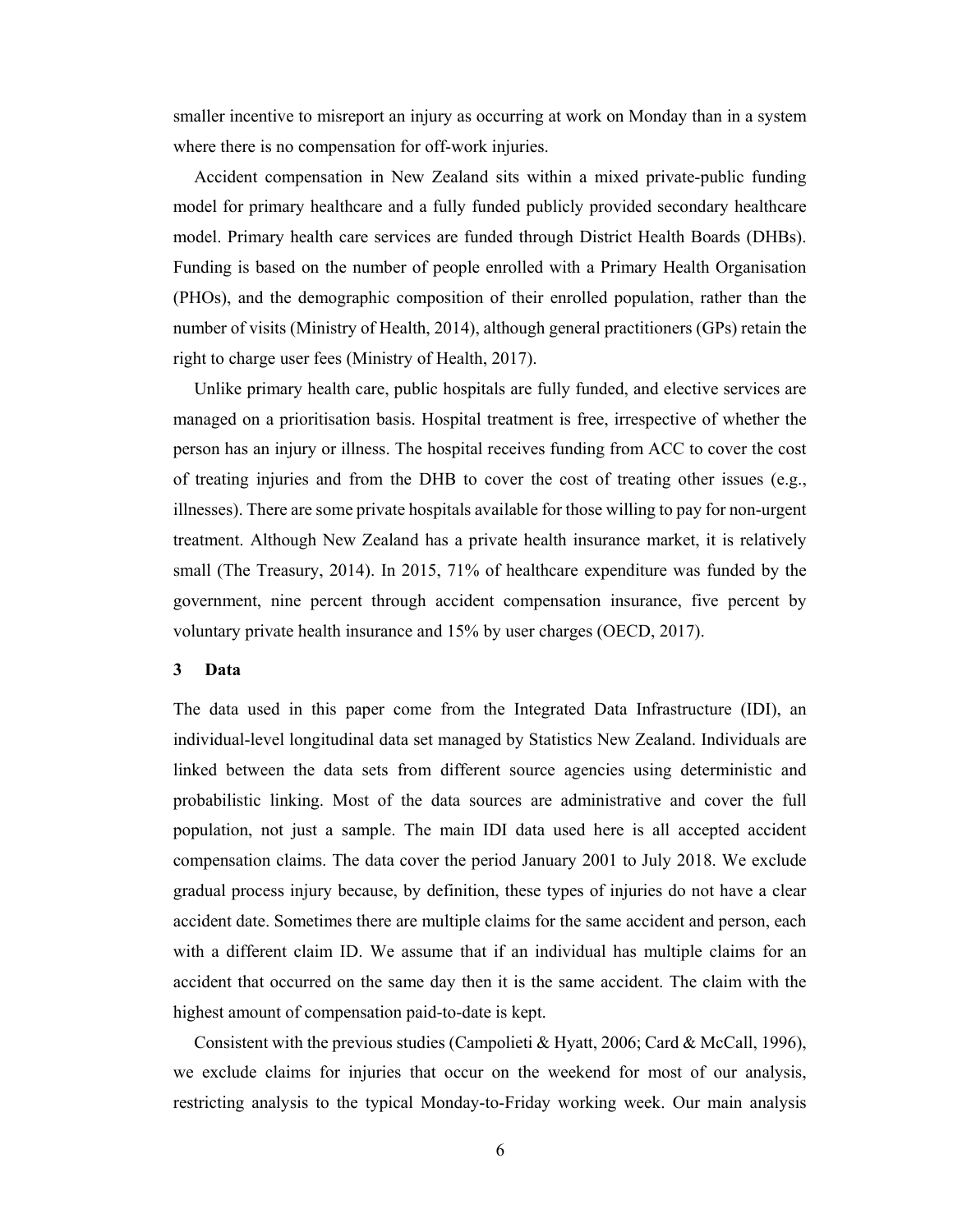focuses on injuries that involve a week or more of time away from work, which we refer to as lost-time injuries. We focus on these injuries both to improve the comparability of our results with international findings and because we expect the claims information for these injuries to be more accurate, as when only medical fees are paid out ACC verifies only the most relevant information (Statistics New Zealand, 2015).

We also use data on publicly funded hospital discharges to test whether there is a Monday Effect in injuries treated in hospitals. Privately funded hospital events have been excluded from this data because the available information is incomplete. Our hospital discharges data contain information on the start date of the hospital event and the type of injury. We focus on events with a start date between 2001 and 2017 and a primary diagnosis of an injury or a poisoning. Information on work status is not available in this data, so we restrict the hospitalisations sample to those of working age (15-64 years) to improve comparability with the worker samples.

We measure day of the week based on the accident date (as distinct from the treatment date or the claim acceptance date). This information is usually recorded by the doctor following a discussion with the patient about when the injury happened and how it happened. To be eligible for compensation, an injury needs to be caused by a specific incident, so all accepted injury claims have an accident date. Injuries are grouped into seven injury type categories: sprains and strains; cuts and lacerations; contusions; fractures; burns; dislocations; and other.<sup>5</sup>

Figure 1 displays the distribution of lost-time injuries for workers by the day of the week for work injuries (left hand panels) and off-the-job injuries (right hand panels). It shows work injuries are lowest on the weekend when fewer people work and off-the-job injuries are highest on the weekend when most workers are off work. Once we restrict our focus to weekdays, the highest proportion of work injuries occur on a Monday (21.7%), and the lowest proportion on a Friday (18.2%).<sup>6</sup> This is equivalent to an excess of around 300 losttime work claims on Mondays per year. For off-the-job injury, the highest proportion of

 $\frac{1}{2}$ <sup>5</sup> Claims are assigned to injury type based on the first two digits of the primary diagnosis code.<br><sup>6</sup> Data on hours worked by day of the week in New Zealand are limited. It is known that about the

Data on hours worked by day of the week in New Zealand are limited. It is known that about 63 percent of workers in New Zealand usually work all hours at standard times (between 7am and 7pm Monday to Friday) (Statistics New Zealand, 2008) and that Retail Trade and Agriculture, Forestry and Fishing industries have a higher proportion of people working on the weekend (Callister & Dixon, 2001). New Zealand Time Use Survey data from the 1990s indicate that the highest number of hours worked on average occurs on a Tuesday (7.9 hours) and the lowest on a Friday (7.5 hours), with 19.1 percent of all paid weekday work time occurring on a Monday (Callister & Dixon, 2001). We do not have any reason to believe that this pattern has changed over time.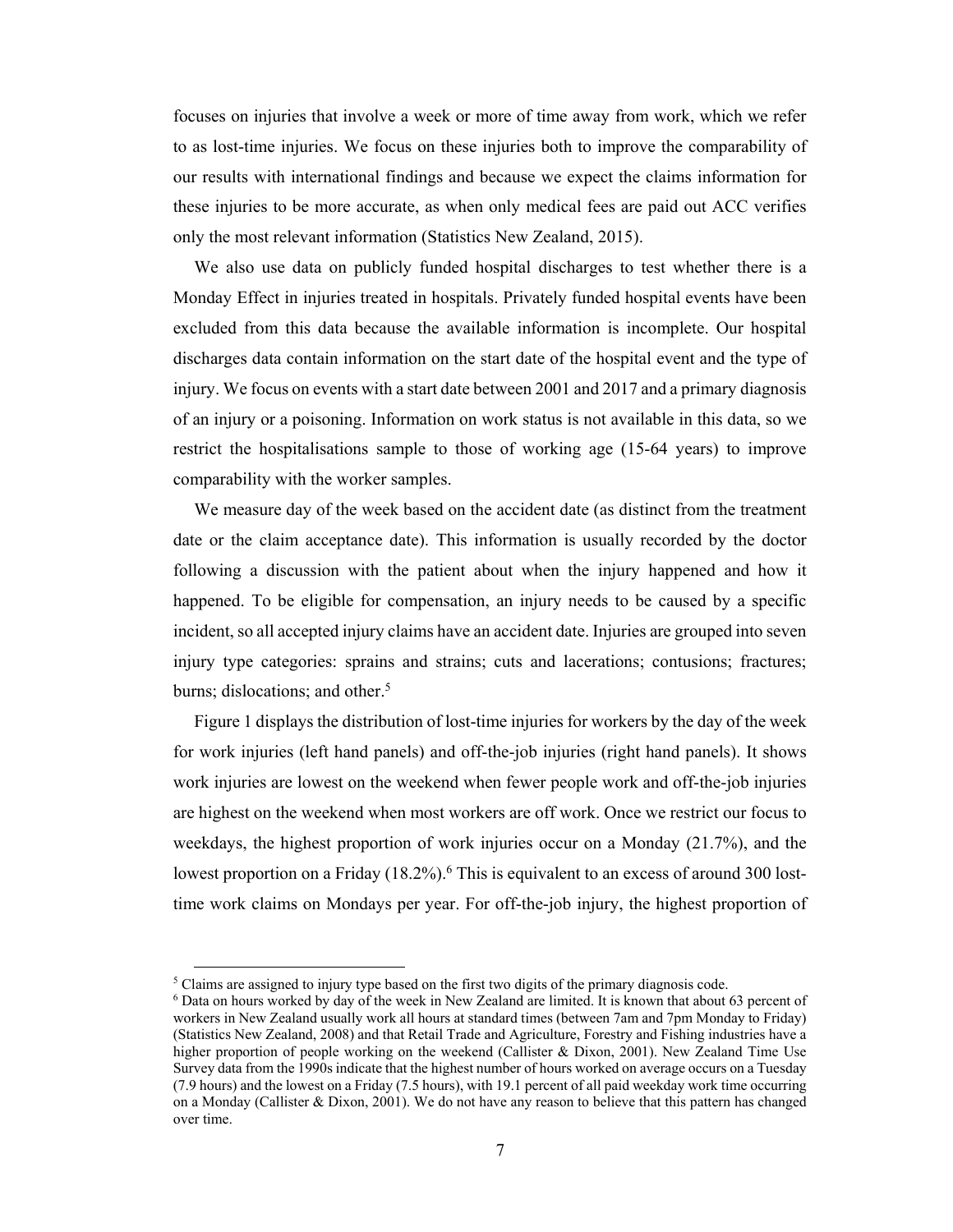injuries occurred on a Friday (21.9%), possibly alcohol-induced, with the second-highest number occurring on a Monday (19.9%).

Figure 2 displays the weekday patterns for all injury claims, not just the lost-time injury subsample, and for hospitalisations. Including all claims does not change the pattern for work injury. For working age non-workers, the highest proportion of weekday injuries occurs on a Wednesday, and the lowest on a Friday. For weekday hospitalisations of working age individuals, the highest proportion of injuries occurs on a Monday, followed by a Friday.

Table 1 displays summary statistics for the sample of work lost-time injuries, off-thejob lost-time injuries and working-age non-worker injuries.7 The average number of compensated days for work injury (100.4) is higher than that found in other countries because injuries with less than a week off work are excluded here.<sup>8</sup> The average number of compensated days for a work injury is 99.3 for Monday injuries and 100.7 for injuries that occurred on other weekdays. The values are slightly lower for off-the-job injuries: 82.1 for Monday injuries and 84.1 for other weekday injuries.

There are higher proportions of sprains and strains on a Monday than other weekdays among work injuries, off-the-job injuries, non-workers' injuries, and working-age hospital injuries. Sprains and strains make up 41.9% of work injuries on a Monday compared with 40.6% on other weekdays. The proportions are slightly lower for off-the-job injuries, with 38.5% of Monday injuries being sprains or strains and 35.9% of injuries on other weekdays. Sprains and strains make up a higher proportion of non-workers' claims: 50.3% of Monday claims and 48.1% of other weekday claims. Strains and sprains are a much lower proportion of hospital injuries, making up 7.7% of Monday injuries and 7.2% of other weekday injuries.

# **4 Main Results**

### **4.1 Descriptive Analysis**

We begin by testing whether, as is observed internationally, weekday lost-time work injuries are disproportionately likely to be reported to occur on Mondays, overall and for each injury type. If injury risk per hour of work were constant throughout the week, then

 <sup>7</sup> Non-workers' are not entitled to loss of earnings compensation so there are no 'lost-time' claims for this group.

<sup>&</sup>lt;sup>8</sup> ACC starts paying weekly compensation one week from the day of the first doctor visit for treatment. There is no information available in the claims data for time off work if the person requires less than a week off.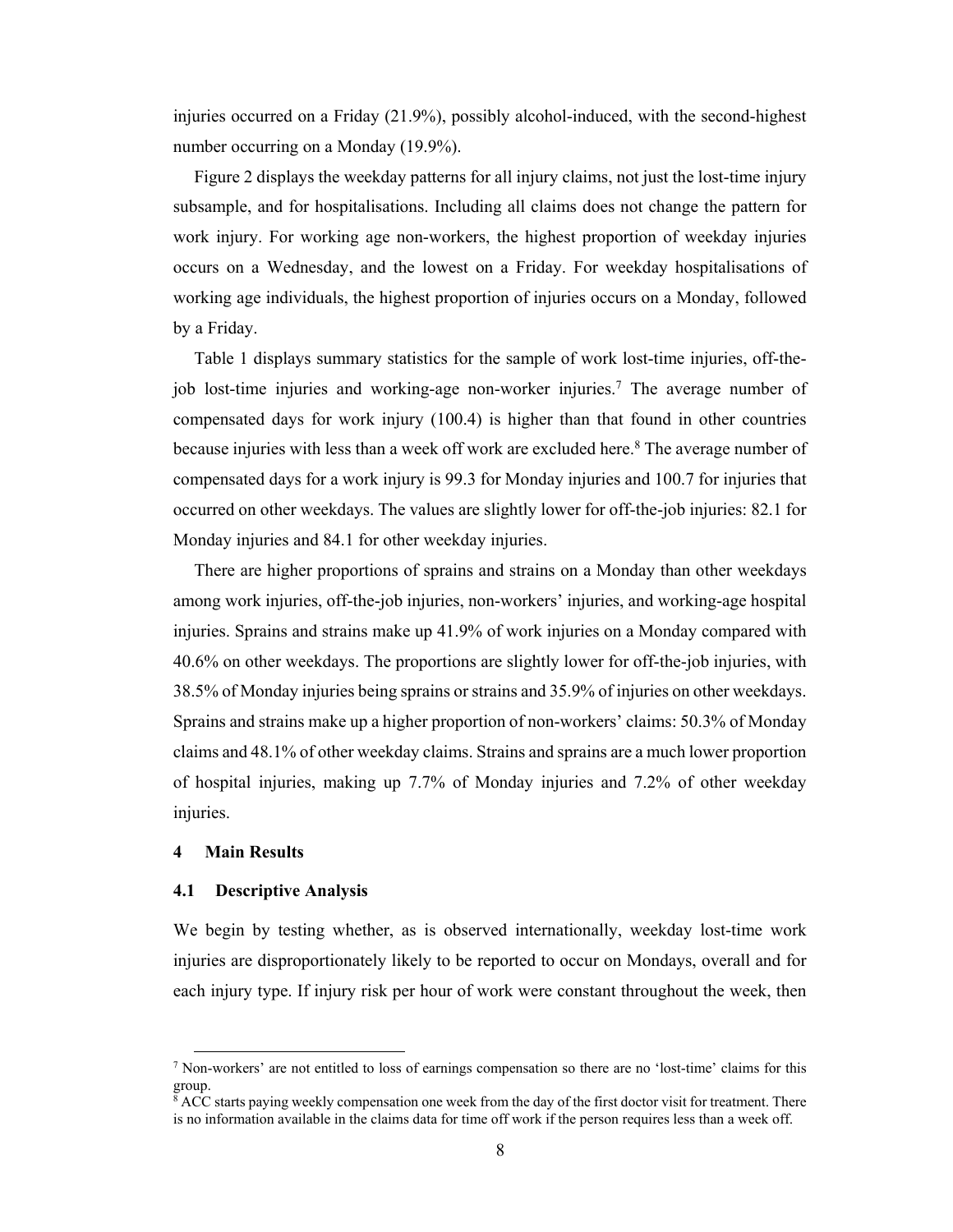the proportion of weekday workplace injuries that occurred on Monday would be equal to the proportion of weekday hours worked on Mondays. We thus use one-sided *t*-tests to test whether more than 20 percent of weekday workplace lost-time injuries occur on a Monday. Finding a Monday Effect here could indicate workers genuinely have higher injury rates on Mondays, or that they misreport injuries as disproportionately occurring on Mondays.

Table 2 presents the results of our t-tests and the comparable results from other jurisdictions estimated in prior studies. Workers in New Zealand who sustain off-the-job injuries have very little incentive to misreport these as work injuries because access to and cost of healthcare is identical for work and off-the-job injuries, and compensation for the two differs only for the first week of lost work time. We find that 21.7% of weekday losttime work injuries in New Zealand occur on a Monday (with a 95% confidence interval of 21.5% to 21.8%), and this percentage is statistically significantly greater than 20%. However, it is economically and statistically significantly smaller than the 23.0% (with 95% confidence interval of 22.7% to 23.3%) found in Minnesota (Card & McCall, 1996) and the 24.7% (with 95% confidence interval of 24.3% to 25.1%) found in Ontario (Campolieti & Hyatt, 2006). This suggests that the fraudulent claims theory may explain half or more of the Monday Effect in countries where there are incentives to make fraudulent workers' compensation claims, but it is not the full story.

We next conduct *t*-tests for whether injuries overall or strains and sprains in particular are disproportionately likely to occur on each weekday. The ease with which injuries can be misreported or faked depends a lot of the type of injury. Strains and sprains are easier to misreport than are other types of injury, because delaying seeking medical attention for them is less costly and they are more easily concealed. Furthermore, the fact sprains and strains are harder to diagnose makes them more liable to be both misreported and faked. A larger Monday Effect for strains and sprains than for injures in general would therefore be consistent with misreported or faked injuries.

These results are shown in Table 2. We find that 22.3% of weekday sprains and strains in New Zealand occur on a Monday, a higher proportion than any other day. This magnitude of Monday Effect is more than twice as large as for any other injury type, though cuts and lacerations, dislocations, fractures, and contusions also have a higher likelihood of occurring on a Monday than on other days. Burns are less likely to happen on a Monday (17.9%). These values are all statistically significantly different to 20%. The lower fraction of Monday burns is common to Ontario and Minnesota, but in these two jurisdictions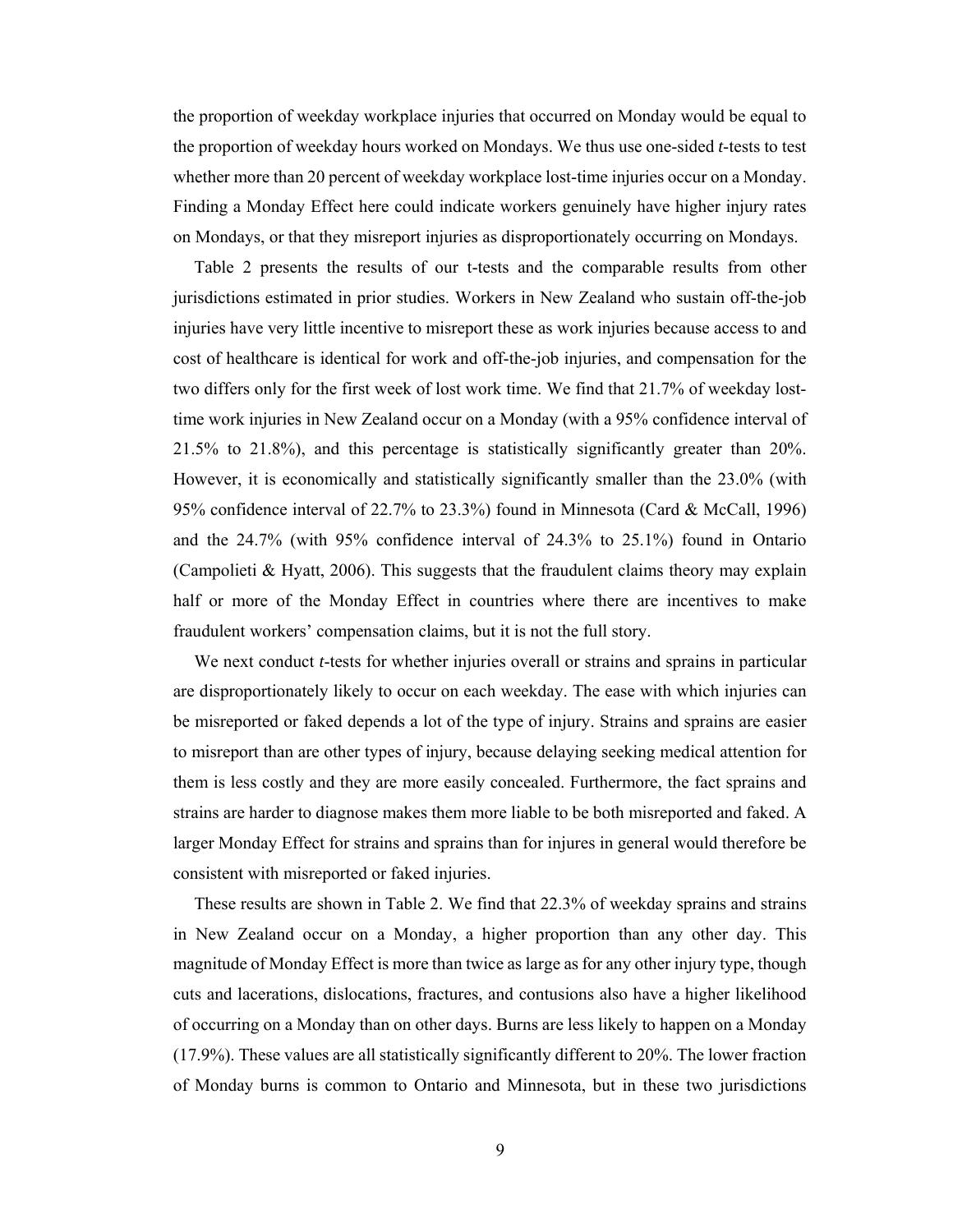dislocations have the largest Monday Effect (though the number of observations for dislocations is low in Ontario).

The first panel of Table 3 looks at whether lost-time work injuries overall, lost-time work sprains and strains ('sprains'), and other lost-time work injuries ('non-sprains') are more likely to occur on each individual day of the week. Studying the pattern of injuries across each day of the week allows us to distinguish whether any higher injury rate on Mondays is specific to Mondays or whether it is an "early in the week" phenomenon. A Monday Effect driven by fraudulent claims, impairment, or the closure of doctors' offices over the weekend should not carry over to above-average claims on a Tuesday; if dissatisfaction drives a Monday Effect, Tuesdays might also have elevated rates of claims. Weeks with a public holiday are excluded from these tables to improve comparability of the weekdays.

We find that these injuries overall are also elevated on Tuesdays, though to a smaller extent than on Mondays. In fact, the fraction of weekday injuries falls steadily through the week, with Monday, Tuesday, and Wednesday work injuries all statistically significantly higher than 20%. Strains and sprains are similarly downward sloping, again with Tuesday injuries elevated. Lost-time work injuries other than strains and sprains reflect the same pattern as injuries overall, decreasing steadily through the week with Monday, Tuesday, and Wednesday injuries all statistically significantly higher than 20%. All work injury claims, shown in Appendix Table A1, have a similar pattern over the week to lost-time work injury claims.<sup>9</sup>

We next repeat these tests for lost-time off-the-job injuries to workers and all injury claims by non-workers. If fraudulent claims, ergonomics, or higher work risk drive a Monday effect in work claims, we would not expect to see a similar Monday effect for the off-the-job injuries of workers. However, if doctors' office closures, worker impairment, or higher dissatisfaction drive a Monday effect in work claims, we would expect to see a similar Monday effect in the off-the-job claims of workers. Non-workers' claims will also not be affected by fraudulent claims, ergonomics, or higher work risk, and may not be affected by higher dissatisfaction on Mondays.

The second panel of Table 3 examines off-the-job lost-time injuries. The population at risk here is the same, workers, but the causes of the injuries differ. We find that off-the-job

<sup>&</sup>lt;sup>9</sup> The differences when all work injury claims are considered are that the proportion of non-sprains on a Thursday is also statistically significantly higher than 20% and the proportion of non-sprains on a Monday is lower than that on Tuesday and Wednesday.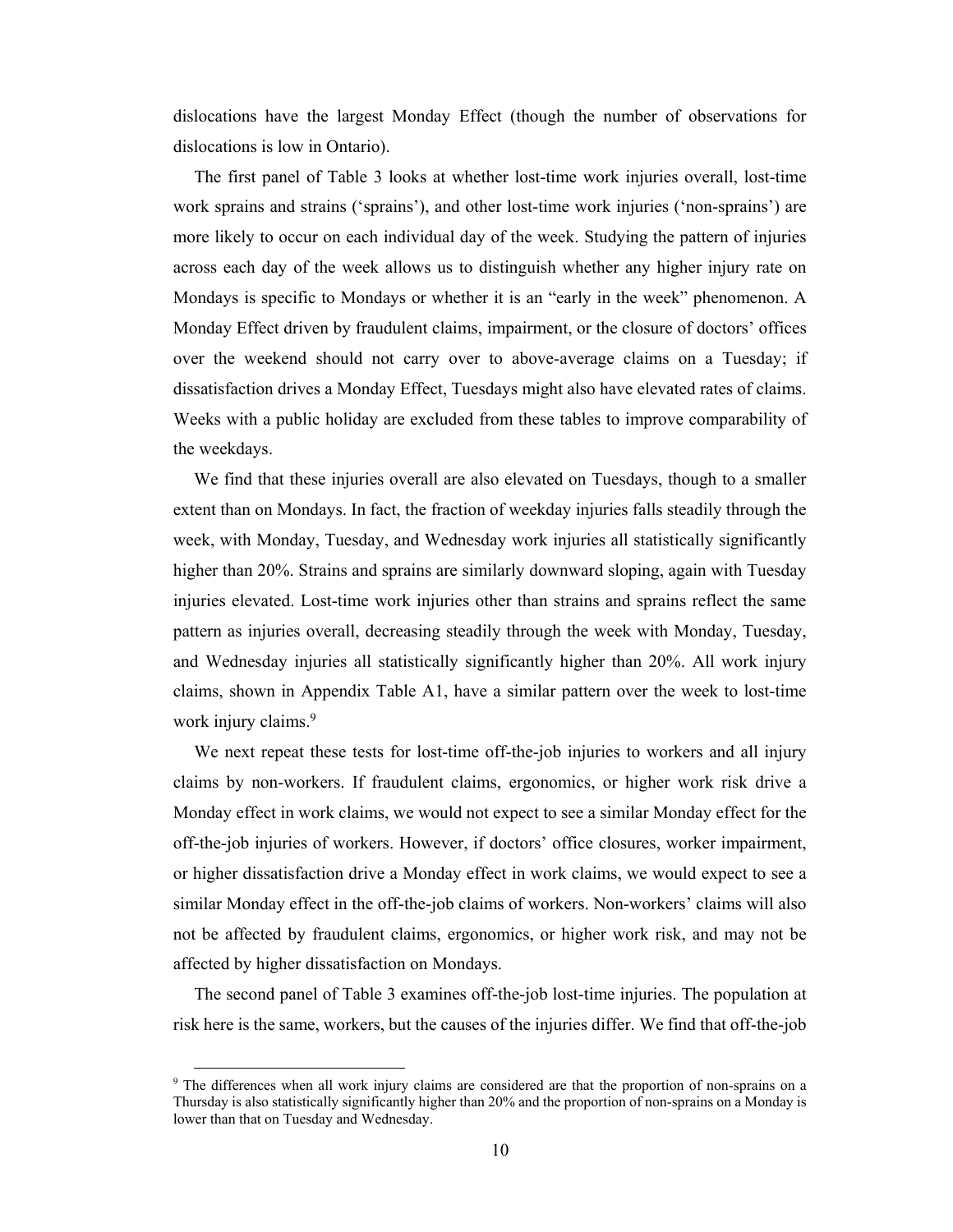lost-time injuries as a whole are most likely to occur on a Friday (21.9%), many of which are likely to be alcohol-related. Even within the days Monday to Thursday, off-the-job losttime injuries do not show the same downward-sloping pattern Mondays, Wednesdays, and Thursdays have relatively similar numbers of injuries, and Tuesdays have fewer. However, off-the-job lost-time sprains and strains are more likely to occur on a Monday (21.1%). Off-the-job lost-time non-sprains follow the same pattern as injuries overall, with a highest proportion of injuries occurring on a Friday (23.2%).<sup>10</sup>

The final panel of Table 3 presents results for non-worker injuries. Non-workers are a heterogeneous group that includes people such as students, tourists, beneficiaries, and stayat-home parents. We find no evidence of a Monday Effect overall for non-workers, though Monday strains and sprains are slightly elevated. The broader pattern is elevated and rising injuries from Monday through Wednesday, and fewer injuries on Thursday and Friday.

### **4.2 Regression Analysis**

We next use linear probability regressions to test whether Monday injuries are more likely to be of each type relative to the injuries that occur on other weekdays, with a particular interest in whether they are more likely to be sprains or strains. This approach allows us to control for individual characteristics including, in the case of work injuries, industry and occupation. We can thus test whether Monday work injuries are disproportionately likely to be strains or sprains relative to work injuries in the same occupation and industry that occur on other days of the week.

For each type of injury, the regressions we run take the form:

$$
InjuryType_{idt} = \alpha + \gamma \text{Monday}_{dt} + \beta X_{idt} + \alpha_t + \epsilon_{it}
$$
\n
$$
\tag{6}
$$

where *InjuryType<sub>idt</sub>* is an indicator variable denoting the type of injury reported by person *i* on day of the week *d* in year *t*, *Monday<sub>dt</sub>* is an indicator for whether the injury occurred on a Monday (or the Tuesday after a Monday public holiday),<sup>11</sup>  $X_{idt}$  are controls for a limited set of individual characteristics (including industry grouping and occupation in the case of work injuries),<sup>12</sup> and the  $\alpha_t$  are year fixed effects. We run the regression separately

<sup>&</sup>lt;sup>10</sup> Extending the sample to all off-the-job injuries, as shown in Appendix Table A1, we find a small Monday Effect for all injuries, consisting of an 'early in the week' pattern for strains and sprains, and a higher proportion of non-sprains on a Friday (20.9%) and a lower proportion on a Tuesday (19.4%).

 $\hat{p}$ <sup>11</sup> We include Tuesdays after a public holiday Monday in the Monday variable because they are the first day back at work after several days off, and thus any mechanisms that drive higher rates of reported injuries on Mondays are likely to apply to these days as well.

<sup>&</sup>lt;sup>12</sup> Gender, age, self-reported ethnicity combination; for example, if a person reports that he is Māori and NZ European he is coded to a 'Māori and New Zealand European' category. Where the number of observations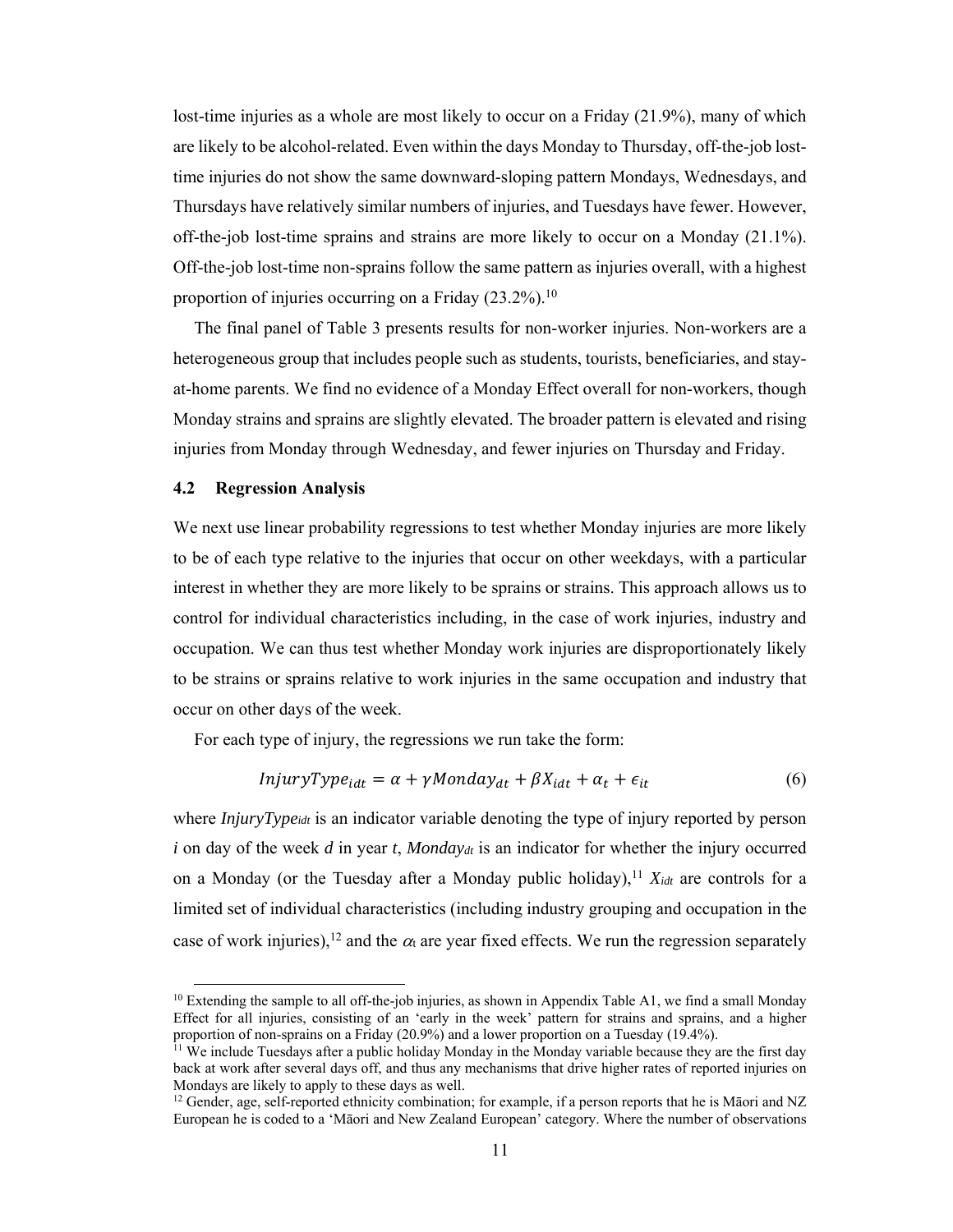for work injuries involving lost time, injuries to workers that occurred off the job and involved lost time, all work injuries, all injuries to workers that occurred off the job, and injuries to non-workers. We report standard errors clustered at the individual level to allow for arbitrary correlation within individuals over time.

Table 4 displays the results for each injury type and category of claim. Each coefficient presented is the coefficient on the Monday dummy from a separate regression as described in equation six. Each column represents a different sample of claims: work lost-time injuries; off-the-job lost-time injuries; all work injuries; all off-the-job injuries; and all working-age non-worker injuries.

For every claim category, sprains and strains make up a greater proportion of injuries on a Monday than on other weekdays after controlling for other characteristics. The estimate for work lost-time sprains and strains is a statistically significant 1.8 percentage points, which is smaller than the 2.6 percentage points found in Ontario by Campolieti and Hyatt (2006).13 All off-the-job injury claims and non-worker injury claims have similar estimates at 1.9 and 1.8 percentage points respectively; lost-time off-the-job injury claims and all work injury claims have higher estimates of 2.3 and 2.9 percentage points respectively. The Monday coefficient results for all other injury types and claim categories are negative or very small in magnitude and not statistically significant. These results support the idea that there may be something about Mondays that increases the risk of sprains and strains more generally rather than being caused by something specific to work.14

with an ethnicity combination is fewer than 100, the individuals are coded to an 'Other' category. For work injuries, we also include controls industry risk group and occupation fixed effects. Industries are placed in three groups based on risk of harm. Group 1 contains the high-risk industries of Agriculture, Forestry and Fishing; Mining, Manufacturing; Electricity, Gas, Water and Waste Supplies; Construction; and Transport, Postal and Warehousing. Group 2 contains the medium risk industries of Public Administration and Safety; Education and Training; Healthcare and Social Assistance; and Arts and Recreation. All other industries are in Group 3. For lost-time injuries, we include average weekly benefits as a proxy for weekly earnings.

<sup>&</sup>lt;sup>13</sup> Adding industry risk group interactions with the Monday variable produces interaction coefficients that are small and not statistically different from zero, indicating that the Monday Effect results are not industry risk group specific.

 $14$  These results are robust to removing weeks with a public holiday; including weekends in the data and adding dummy variables for each day of the week (omitting Wednesdays); excluding industries likely to have a large proportion of the workforce working on the weekends: Agriculture, Forestry and Fishing, Retail Trade, and Accommodation and Food Services. See Appendix Table A2 for the results of these robustness checks. The results are also broadly consistent when the samples of work and off-the-job injury claims are extended from lost-time claims to all claims.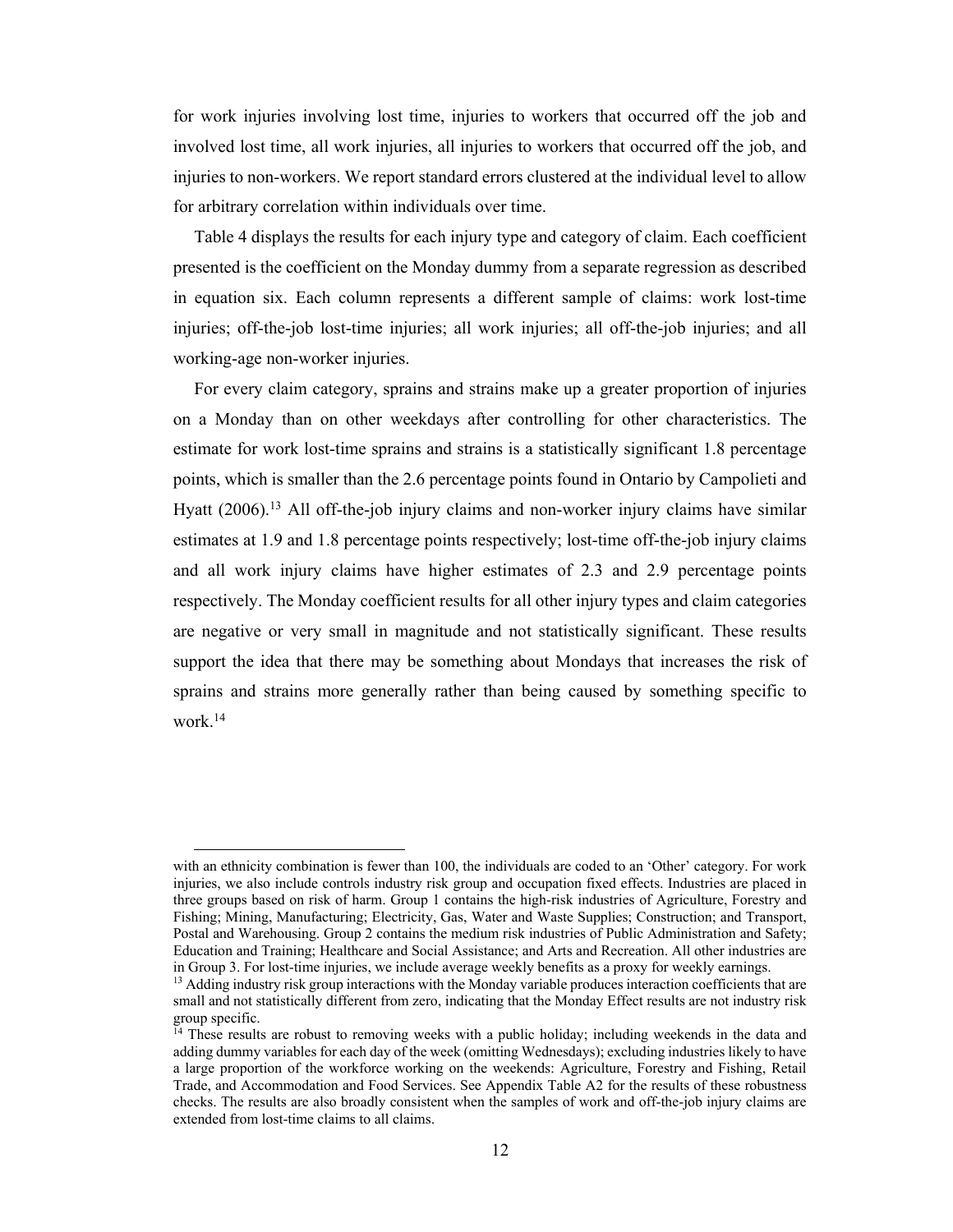## **4.3 Monday Effect in Hospitalisations**

To look at whether the results relate to doctors' offices being closed in the weekend, we investigate whether there is a Monday Effect in public hospitalisation data, since hospitals are open seven days a week. The top panel of Table 5 shows the proportion of injury hospitalisations for working-age people that occur on a Monday is 20.4 percent. This is statistically significantly above 20 percent, but not as high as the 21.7 percent found for lost-time work injuries. The proportion of strains and sprains in the hospitalisations data that occur on a Monday is higher, at 21.7 percent, but again is lower than the 22.3 percent found for lost-time work strains and sprains.

The lower panel of Table 5 presents regression analysis that tests whether the probability an injury hospitalisation is each particular injury type is higher if it occurred on a Monday, controlling for individual characteristics. For strains and sprains, the coefficient on Monday for injuries requiring hospitalisation is substantially smaller than for the other types of claims discussed previously, but it is positive and statistically significant (0.5 percentage points). The Monday coefficient for fractures is positive and similar in magnitude to that for sprains and strains; for all other injury types, the Monday coefficient is close to zero or negative. These results do not suggest that doctors' office hours are an important driver of the increased proportion of sprains and strains on Mondays, though we can't rule out that they have some effect.

# **4.4 Relative Severity of Monday Injuries**

If excess Monday strains and sprains are not the result of misrepresentation or faking, they could occur because workers are more likely to be injured on a Monday, or because a worker who receives an injury with a given level of severity is more likely to seek treatment (and thus appear in our data) if the injury occurred on a Monday. If the latter were the case, we would expect the average severity of reported Monday accidents to be lower than the severity of accidents that occurred on other days.

To attempt to distinguish between these hypotheses, we run two regressions relating to injury severity by day of the week. First, we regress a dummy for a work injury being a lost-time injury on a Monday dummy and controls. Second, we limit the sample to losttime work injuries and regress the log number of days of loss of earnings compensation paid on a Monday dummy and controls. The coefficients on the Monday variables tell us whether Monday injuries are less likely to be lost-time injuries, and whether lost-time Monday injuries involve less lost work time than injuries on other days. We repeat this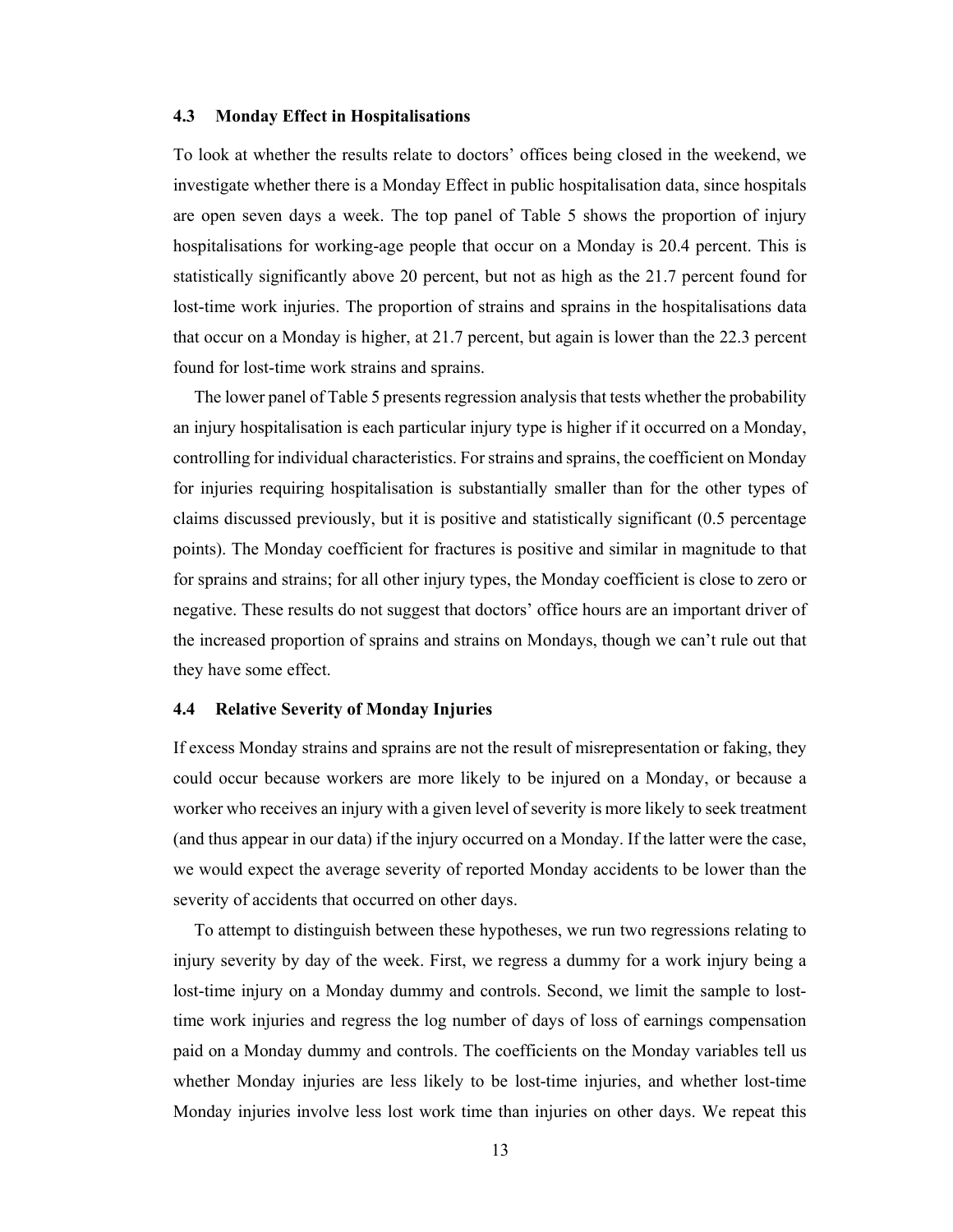analysis for off-the-job injury claims. In each case, we run the regressions separately for all injuries and for the sub-sample of sprains and strains. Significant effects in the case of strains and sprains would suggest more treatment of low-severity strains and sprains that occur on a Monday contributes to the excess strains and sprains we observe on a Monday.15

Table 6 displays the results for work and off-the-job claims. Work injury claims on a Monday are 0.3 percentage points (2.7%) more likely to be lost-time claims than are claims on other weekdays, while off-the-job injury claims on a Monday are 0.1 percentage points (2.6%) less likely to be lost-time claims. Both results are small but statistically significantly different from zero. The coefficients on Monday for sprains and strains are small and not statistically significant for the samples of injuries that occur at work and that occur off the job. Looking at the duration of time off work for lost-time claims, the coefficient on Monday is negative and statistically significant in the work injury regression that pools all injury types, and the magnitude of the coefficient suggests injuries that occur on Monday and involve lost time involve 3.5 percent fewer days off work than injuries that occur on other days. The coefficient is similarly negative and significant in the regressions that limit the sample to sprains and strains. In the equivalent regressions for off-the-job injuries the coefficient on Monday tends to be even more negative.

Overall, these regressions provide evidence that Monday lost-time injury claims, both those that occur at work and those that occur off the job for workers, tend to be less severe than injury claims that occur on other days of the week..

### **5 Discussion**

The main focus of the previous literature on the Monday Effect has been on the idea that workers fraudulently claim that leisure injuries that occurred over the weekend were work injuries in order to access better healthcare or compensation for lost earnings. In New Zealand, healthcare access and cost are exactly the same regardless of whether the injury occurred at work or not, and compensation for lost earnings differs for only the first week. Workers thus have minimal incentive to fraudulently claim leisure injuries to be work injuries, and this mechanism is unlikely to be substantial driver of the Monday Effect we find here. In addition, a fraudulent claims story is inconsistent with two of our empirical

<sup>&</sup>lt;sup>15</sup> Using this test to draw conclusions about whether injury rates are higher or treatment thresholds are lower on Mondays requires two assumptions. First, we must assume the distribution of injury severities, conditional on an injury occurring but not limiting the sample to injuries that result in a claim, is the same for injuries occurring on each day of the week. Second, we must assume that any psychological mechanism that lowers the treatment threshold for Monday injuries does not also result in a different length of lost-time for an injury of the same severity.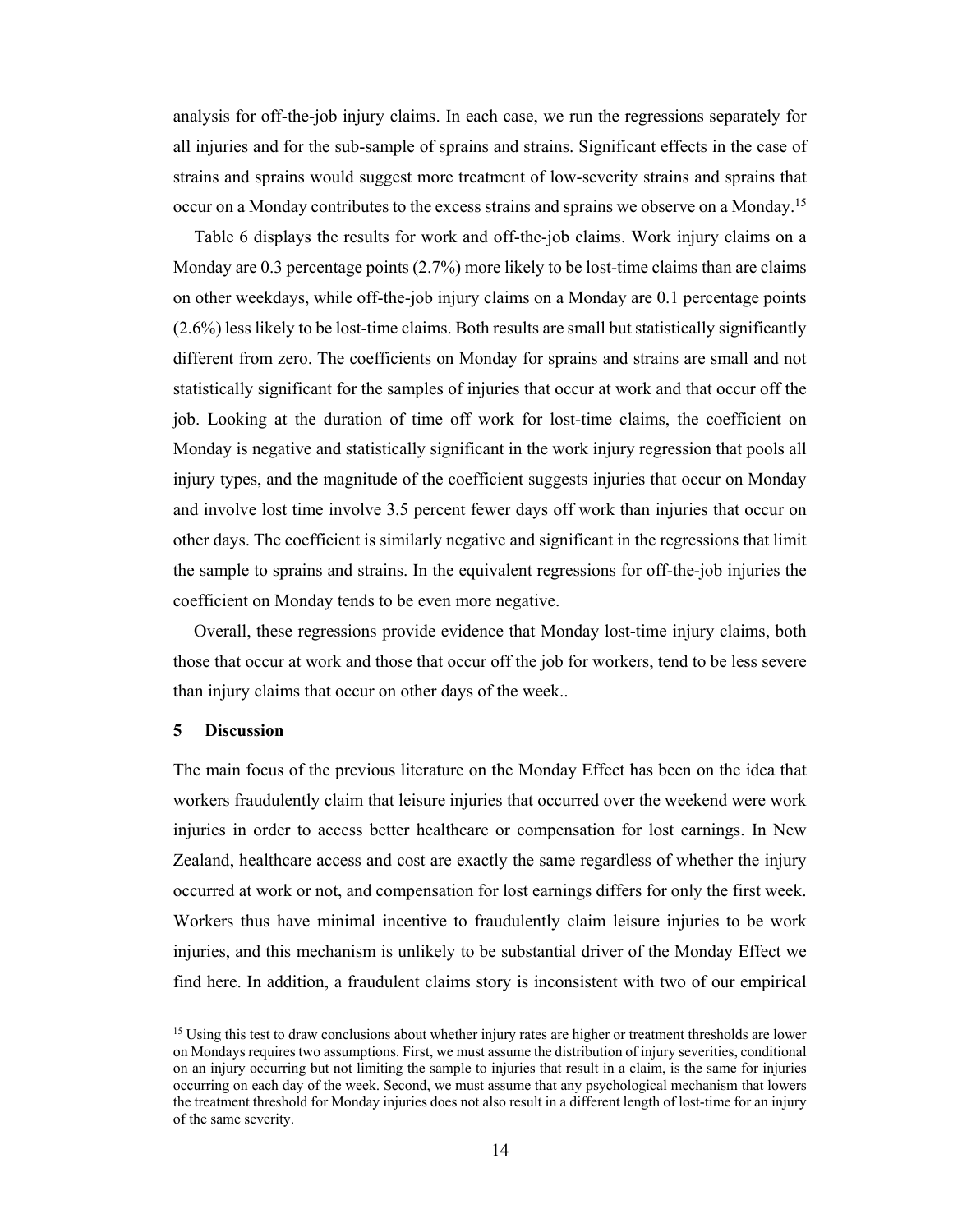results: elevated claims on Tuesdays and elevated Monday claims for off-the-job sprains and strains. Moreover, the magnitude of excess Monday injuries in New Zealand, 1.7%, is substantially lower than that found in prior studies of Ontario (4.7%) and Minnesota (3.0%), where such incentives are stronger. Fraudulent claims may help explain the difference.

Another previously discussed hypothesis is ergonomics: people need time to warm up after a weekend off work, so they are more likely to strain themselves at work on a Monday. A related hypothesis is that work is more dangerous on a Monday. Both these hypotheses are work-specific, meaning that, if they drove the Monday Effect, we should not see a higher proportion of claims on a Monday for off-the-job and non-workers' injury. We should also not see a higher rate of claims on Tuesdays. In fact, we do observe elevated strains and strains on Mondays for both off-the-job injuries and non-workers' injuries, and we also observe elevated work injuries in general, and strains and sprains specifically, on Tuesdays. Ergonomics and higher work risk on Mondays are therefore unlikely to be the main drivers of the Monday Effect in New Zealand.

Turning to alternative hypotheses, we do not find evidence that the Monday Effect occurs because doctors' offices are closed on the weekend, as we also find higher claims made in hospitals on Mondays. On the other hand, we find support for the idea that the Monday Effect is caused by the impact of the weekend on individuals' physiological state. This could be because individuals are fatigued or hungover from weekend activities or because pain thresholds for seeking treatment are lower earlier in the week. We find supporting evidence for both mechanisms: injury rates decline throughout the week, while injury severity is lower on a Monday.

### **6 Conclusions**

We make a unique contribution to the literature by looking at whether the Monday Effect in workers' compensation persists within a broader accident compensation scheme and whether off-the-job injuries, non-workers' injuries, and hospitalisations also exhibit a Monday Effect. We find that not only is the Monday Effect for strains and sprains present in the work claims data, but it is also present for off-the-job injury claims, non-worker injury claims, and injury hospitalisations. Work and off-the-job injuries on Mondays are also found to be less severe as measured by average days off work.

Unlike in the USA and Canada, the New Zealand compensation system is such that it is less likely to be susceptible to people claiming an off-the-job injury from the weekend as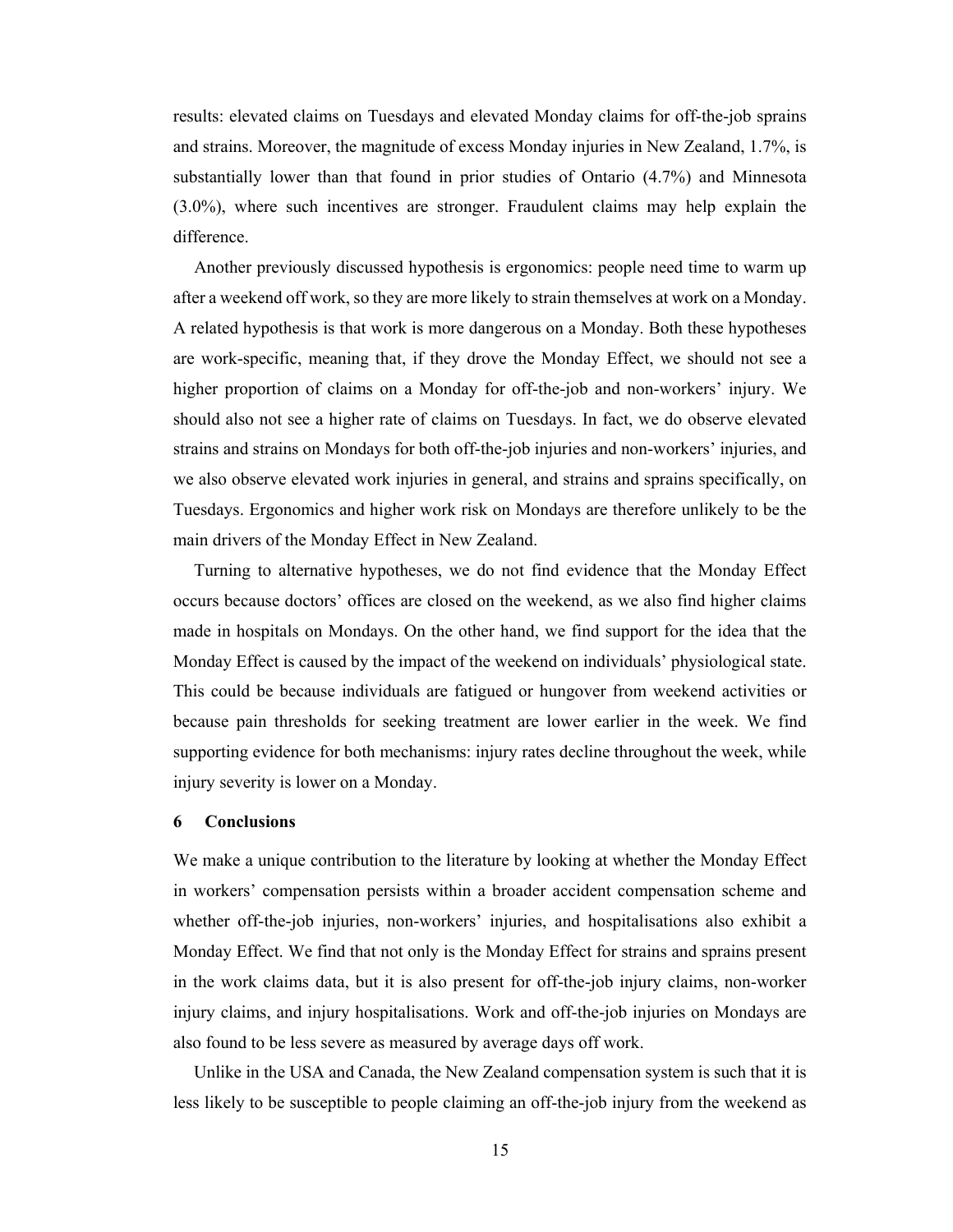happening at work on the Monday. This means the Monday Effect found here is unlikely to be a result of fraudulently claiming of off-the-job injuries as occurring at work. The magnitude of the results for New Zealand are smaller than that found elsewhere (Campolieti & Hyatt, 2006; Card & McCall, 1996). This lends support to the conclusion of Martin-Roman and Moral (2016) that, in countries with an incentive to claim weekend injuries as Monday work injuries, the fraudulent claims theory is part of the explanation, but is not the full story.

Our findings suggest that the remaining part of the Monday effect is an externality caused by the existence of weekends. It appears that individuals are either fatigued from weekend activities or have lower pain thresholds earlier in the week, and this is what causes an elevated level of injury claims on Monday both at and away from work.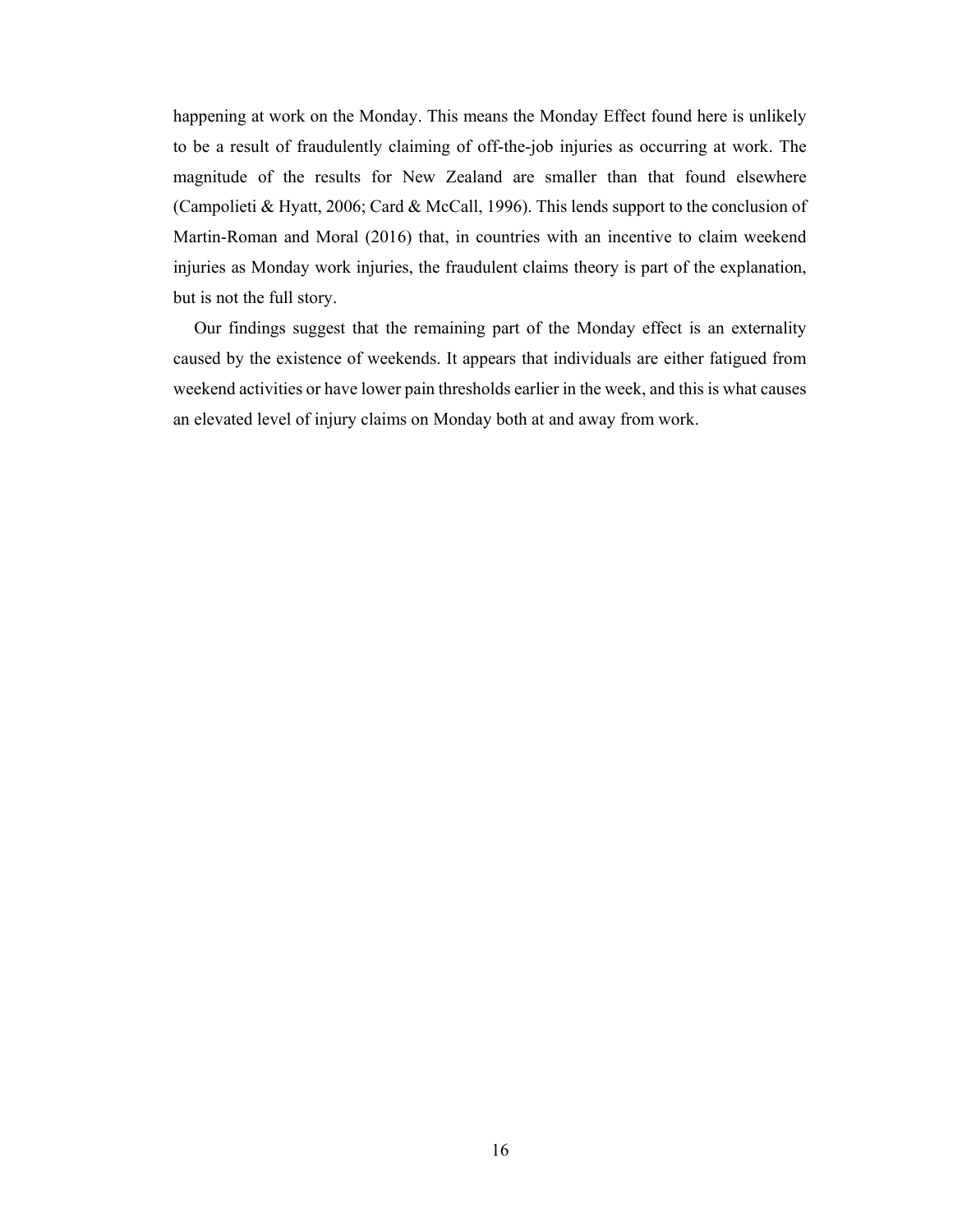# **7 References**

- Bernal, D., Campos-Serna, J., Tobias, A., Vargas-Prada, S., Benavides, F.G., & Serra, C. (2015). Work-related psychosocial risk factors and musculoskeletal disorders in hospital nurses and nursing aides: A systematic review and meta-analysis. *International Journal of Nursing Studies, 52*(2), 635-648.
- Brogmus, G. (2007). Day of the week lost time occupational injury trends in the US by gender and industry and their implications for work scheduling. *Ergonomics, 50*(3), 446-474.
- Butler, R. J., Kleinman, N., & Gardner, H. H. (2014). I don't like Mondays: explaining Monday work injury claims. *Industrial & Labor Relations Review, 67*(3 suppl), 762-783.
- Callister, P., & Dixon, S. (2001). *New Zealanders' Working Time and Home Work Patterns: Evidence from the Time Use Survey*. Retrieved from http://thehub.superu.govt.nz/project/new-zealanders-working-time-and-homework-patterns-evidence-new-zealand-time-use-survey:
- Campolieti, M., & Hyatt, D. E. (2006). Further Evidence on the "Monday Effect" in Workers' Compensation. *ILR Review, 59*(3), 438-450.
- Card, D., & McCall, B. P. (1996). Is workers' compensation covering uninsured medical costs? Evidence from the "Monday effect". *ILR Review, 49*(4), 690-706.
- Choi, B. C., Levitsky, M., Lloyd, R. D., & Stones, I. M. (1996). Patterns and risk factors for sprains and strains in Ontario, Canada 1990: an analysis of the workplace health and safety agency data base. *Journal of occupational and environmental medicine, 38*(4), 379-389.
- Hansen, B. (2016). California's 2004 Workers' Compensation reform: Costs, claims, and contingent workers. *ILR Review, 69*(1), 173-198.
- Lang, J., Ochsmann, E., Kraus, T., & Lang, J.W.B. (2012). Psychosocial work stressors as antecedents of musculoskeletal problems: A systematic review and meta-analysis of stability-adjusted longitudinal studies. *Social Science and Medicine 75*(7), 1163- 1174.
- Martin-Roman, A. L., & Moral, A. (2016). Moral Hazard in Monday Claim Filing: Evidence from Spanish Sick Leave Insurance. *The BE Journal of Economic Analysis & Policy, 16*(1), 437-476.
- Mason, K. (1979). Accident patterns by time-of-day and day-of-week of injury occurrence. *Journal of occupational accidents, 2*(2), 159-176.
- Ministry of Health. (2014, 08 July 2014). Capitation funding. Retrieved from http://www.health.govt.nz/our-work/primary-health-care/primary-health-caresubsidies-and-services/capitation-funding
- Ministry of Health. (2017, 28 June 2017). Visiting a doctor. Retrieved from https://www.health.govt.nz/your-health/services-and-support/health-careservices/visiting-doctor
- OECD. (2017). *Health at a Glance 2017: OECD indicators*. Retrieved from Paris: http://dx.doi.org/10.1787/health\_glance-2017-en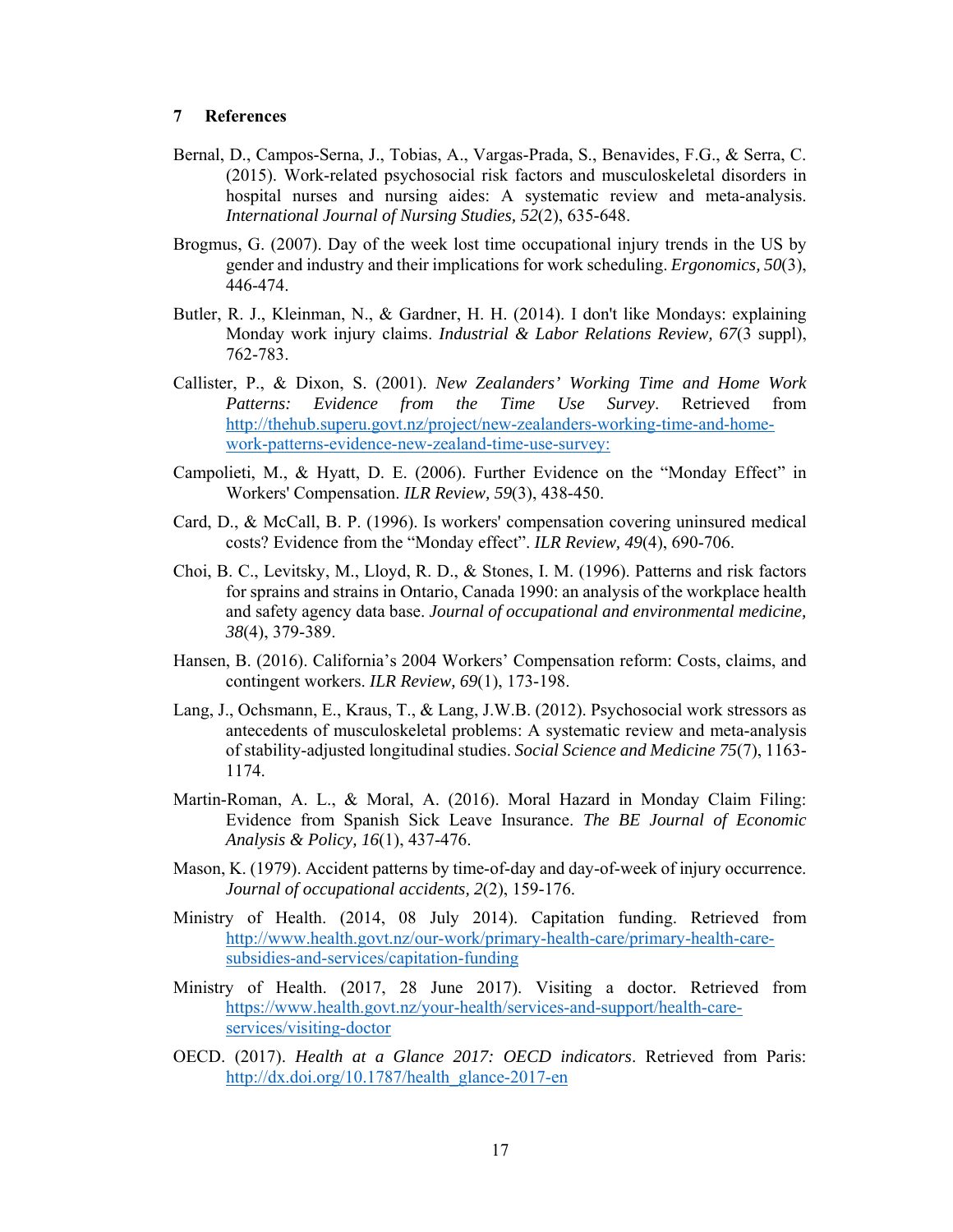- Smith, R. S. (1990). Mostly on Monday: Is Workers' Compensation Covering Off-the-Job Injuries? *Benefits, costs, and cycles in workers' compensation*, 115-128.
- Statistics New Zealand. (2008). *Survey of Working Life*.
- Statistics New Zealand. (2015). *IDI Data Dictionary: ACC injury claims data (June 2015 edition).* . Wellington Retrieved from www.stats.govt.nz.
- Taylor, M.P. (2002). Tell me why I don't like Mondays: Investigating day of the week effects on job satisfaction and psychological wellbeing. *Working Papers of the Institute for Social and Economic Research,* paper 2002-22. Colchester: University of Essex.
- The Treasury. (2014). *Briefing to Incoming Minister: Health*. Wellington, New Zealand: The Treasury Retrieved from http://www.treasury.govt.nz/publications/briefings /2014-health.
- Wigglesworth, E. (2006). Occupational injuries by hour of day and day of week: a 20-year study. *Aust N Z J Public Health, 30*(6), 505-508.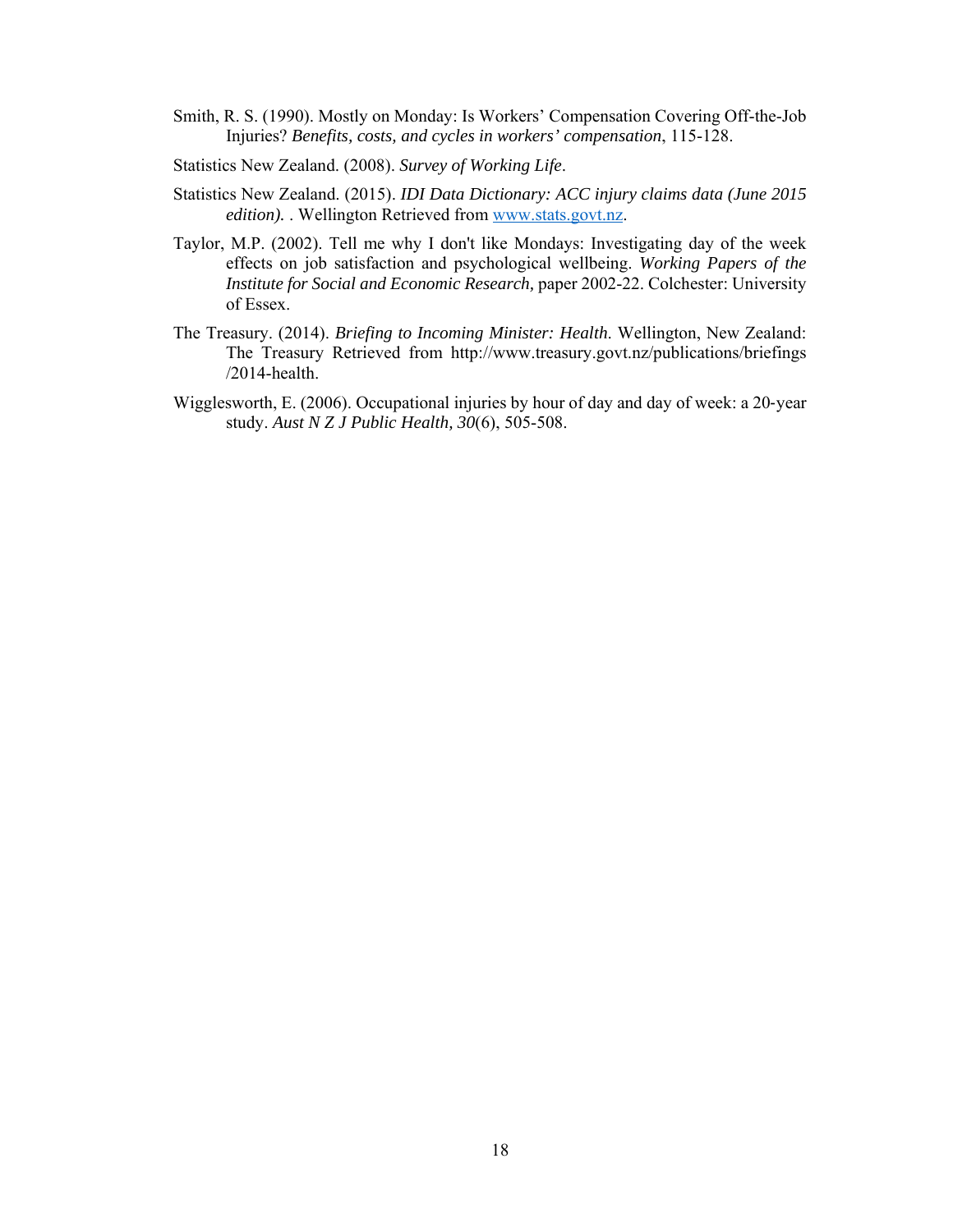

Figure 1: Distribution of lost-time injuries for workers by day of the week

*Notes: 'On-the-job lost-time claims' are injuries to workers that happened at work and resulted in more than a week off work; 'off-the-job lost-time claims' are injuries that happened to workers during their leisure time and resulted in more than a week off work. Data have been confidentialized.*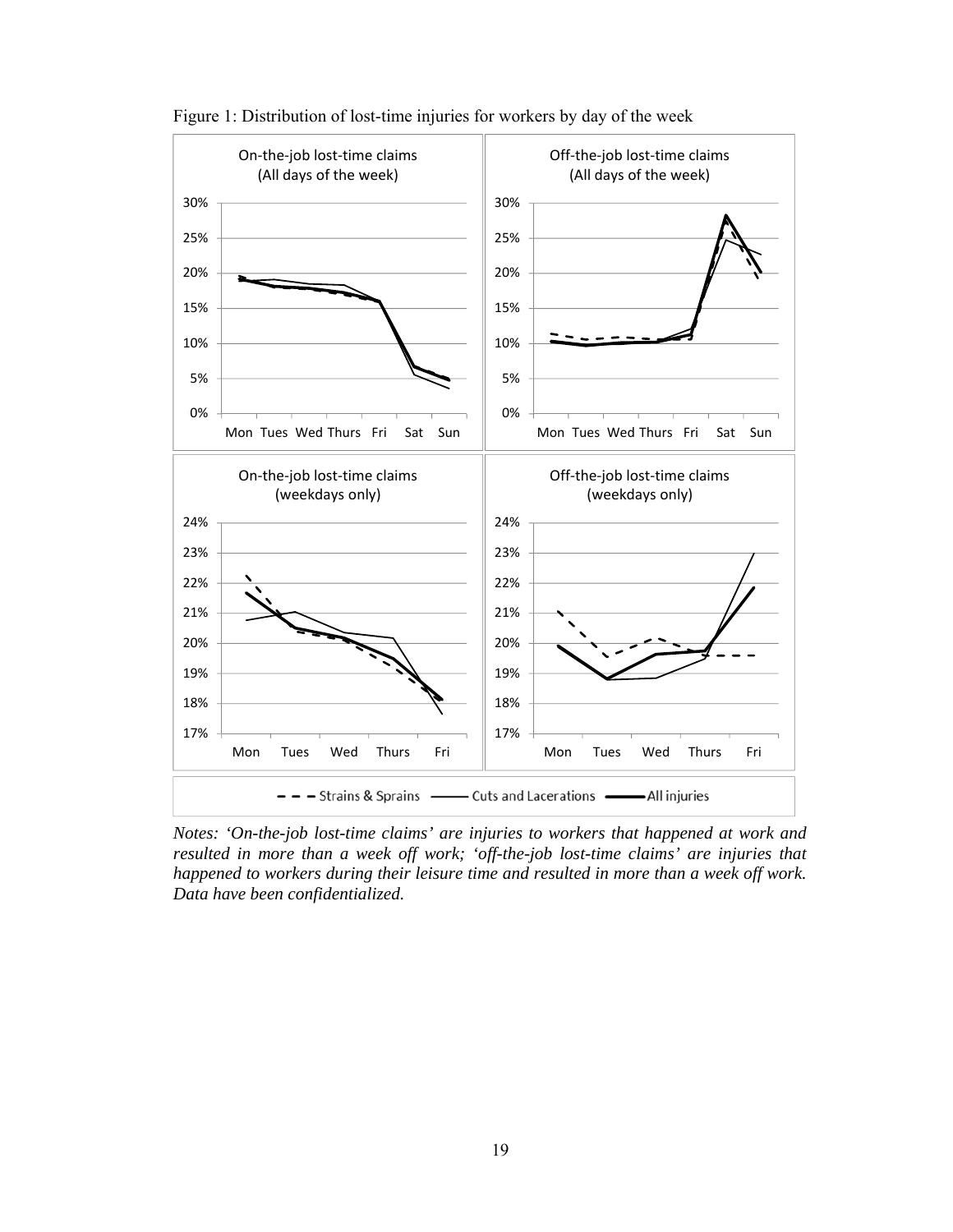

Figure 2: Distribution of all injuries by weekday and injury type

*Notes: 'On-the-job injury claims' are injuries to workers that happened at work; 'off-thejob injury claims' are injuries that happened to workers during their leisure time; 'Nonearners' injury claims' are injuries that happened to working-age people not in the labour market (aged 15-64); 'hospitalisations' are all injuries where a working-age person was admitted to hospital (aged 15-64), irrespective of whether they are in the labour market. The data includes all injuries (claims and hospitalisations), those that resulted in time off work and those that did not. Data restricted to standard working weeks: exclude weekend injuries, the two-week Christmas and New Year's Day period and weeks with a public holiday. Data have been confidentialized.*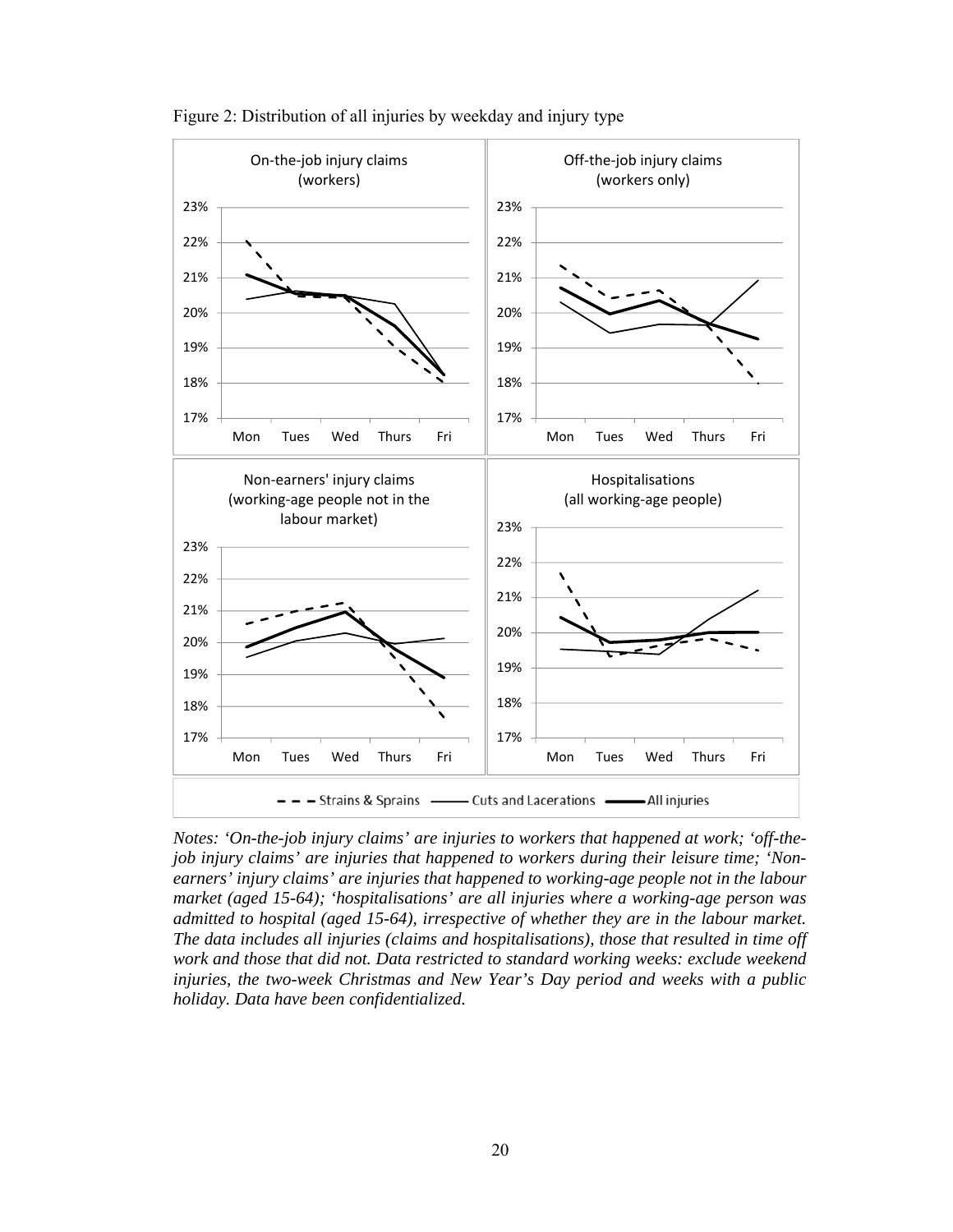|                            | Work lost-time claims |         |           | Off-the-job lost-time claims |           |           | Non-earners' claims |         |           | Hospitalisations |         |          |
|----------------------------|-----------------------|---------|-----------|------------------------------|-----------|-----------|---------------------|---------|-----------|------------------|---------|----------|
|                            | Mon-Fri               | Mon     | Tues-Fri  | Mon-Fri                      | Mon       | Tues-Fri  | Mon-Fri             | Mon     | Tues-Fri  | Mon-Fri          | Mon     | Tues-Fri |
| Days paid                  | 100.4                 | 99.34   | 100.69    | 83.72                        | 82.07     | 84.13     | N/A                 | N/A     | N/A       | N/A              | N/A     | N/A      |
|                            | (252.1)               | (253.0) | (251.9)   | (206.8)                      | (206.0)   | (207.0)   |                     |         |           |                  |         |          |
| <i>Injury type</i>         | 0.409                 | 0.419   | 0.406     | 0.365                        | 0.385     | 0.359     | 0.485               | 0.503   | 0.481     | 0.073            | 0.077   | 0.072    |
| Strains & Sprains          | (0.492)               | (0.493) | (0.491)   | (0.481)                      | (0.487)   | (0.480)   | (0.500)             | (0.500) | (0.500)   | (0.260)          | (0.267) | (0.258)  |
| Contusions                 | 0.062                 | 0.060   | 0.063     | 0.056                        | 0.056     | 0.056     | 0.122               | 0.118   | 0.123     | 0.031            | 0.031   | 0.031    |
|                            | (0.241)               | (0.237) | (0.243)   | (0.229)                      | (0.23)    | (0.229)   | (0.327)             | (0.322) | (0.328)   | (0.174)          | (0.174) | (0.174)  |
| Cuts/Lacerations           | 0.108                 | 0.103   | 0.109     | 0.065                        | 0.064     | 0.065     | 0.123               | 0.121   | 0.124     | 0.128            | 0.122   | 0.129    |
|                            | (0.31)                | (0.305) | (0.312)   | (0.246)                      | (0.246)   | (0.246)   | (0.329)             | (0.327) | (0.330)   | (0.334)          | (0.327) | (0.335)  |
| Fractures                  | 0.119                 | 0.115   | 0.120     | 0.243                        | 0.225     | 0.247     | 0.054               | 0.050   | 0.056     | 0.264            | 0.268   | 0.263    |
|                            | (0.324)               | (0.318) | (0.325)   | (0.429)                      | (0.418)   | (0.431)   | (0.227)             | (0.218) | (0.229)   | (0.441)          | (0.443) | (0.440)  |
| <b>Burns</b>               | 0.010                 | 0.009   | 0.011     | 0.009                        | 0.009     | 0.010     | 0.016               | 0.016   | 0.016     | 0.014            | 0.013   | 0.014    |
|                            | (0.101)               | (0.092) | (0.104)   | (0.097)                      | (0.094)   | (0.098)   | (0.125)             | (0.124) | (0.125)   | (0.116)          | (0.113) | (0.117)  |
| Dislocations               | 0.036                 | 0.035   | 0.037     | 0.063                        | 0.059     | 0.064     | 0.017               | 0.016   | 0.018     | 0.024            | 0.023   | 0.024    |
|                            | (0.187)               | (0.185) | (0.188)   | (0.242)                      | (0.235)   | (0.244)   | (0.131)             | (0.127) | (0.132)   | (0.152)          | (0.151) | (0.153)  |
| Other                      | 0.255                 | 0.259   | 0.255     | 0.200                        | 0.201     | 0.200     | 0.182               | 0.176   | 0.184     | 0.467            | 0.465   | 0.467    |
|                            | (0.436)               | (0.438) | (0.436)   | (0.400)                      | (0.401)   | (0.400)   | (0.386)             | (0.381) | (0.387)   | (0.499)          | (0.499) | (0.499)  |
| <b>Weekly Benefits</b>     | \$376                 | \$382   | \$374     | \$417                        | \$424     | \$416     | N/A                 | N/A     | N/A       | N/A              | N/A     | N/A      |
|                            | $(\$237)$             | (\$235) | $(\$237)$ | $(\$248)$                    | $(\$249)$ | $(\$247)$ |                     |         |           |                  |         |          |
| Age                        | 41.33                 | 41.19   | 41.36     | 39.56                        | 39.98     | 39.45     | 32.81               | 33.2    | 32.71     | 38.12            | 38.14   | 38.12    |
|                            | (13.54)               | (13.5)  | (13.56)   | (14.52)                      | (14.40)   | (14.55)   | (16.25)             | (16.26) | (16.25)   | (14.56)          | (14.55) | (14.57)  |
| <b>Male</b>                | 0.759                 | 0.770   | 0.756     | 0.605                        | 0.595     | 0.607     | 0.461               | 0.443   | 0.465     | 0.593            | 0.593   | 0.593    |
|                            | (0.428)               | (0.421) | (0.430)   | (0.489)                      | (0.491)   | (0.488)   | (0.498)             | (0.497) | (0.499)   | (0.491)          | (0.491) | (0.491)  |
| <i><b>Observations</b></i> | 286,953               | 62,217  | 224,736   | 252,723                      | 50,358    | 202,365   | 2,955,000           | 586,947 | 2,368,053 | 576,390          | 117,840 | 458,550  |

Table 1: Summary statistics

*Note:* Standard deviations are in parentheses. Work lost-time claims are injuries that happened at work with more than a week off work; Off-the-job lost-time claims are worker injuries that happened during leisure time with more than a week off work; non-earners' claims are injuries that happened to working-age people not in the labour market; hospitalisations are injuries to working-age people who were admitted to hospital. Days paid are the number of days with compensation paid for loss of earnings, injury type is based on primary injury diagnosis, and weekly benefits are a proxy for weekly income. Data restricted to standard working weeks: exclude weekend injuries, the two-week Christmas period and weeks with a public holiday. Data have been confidentialized.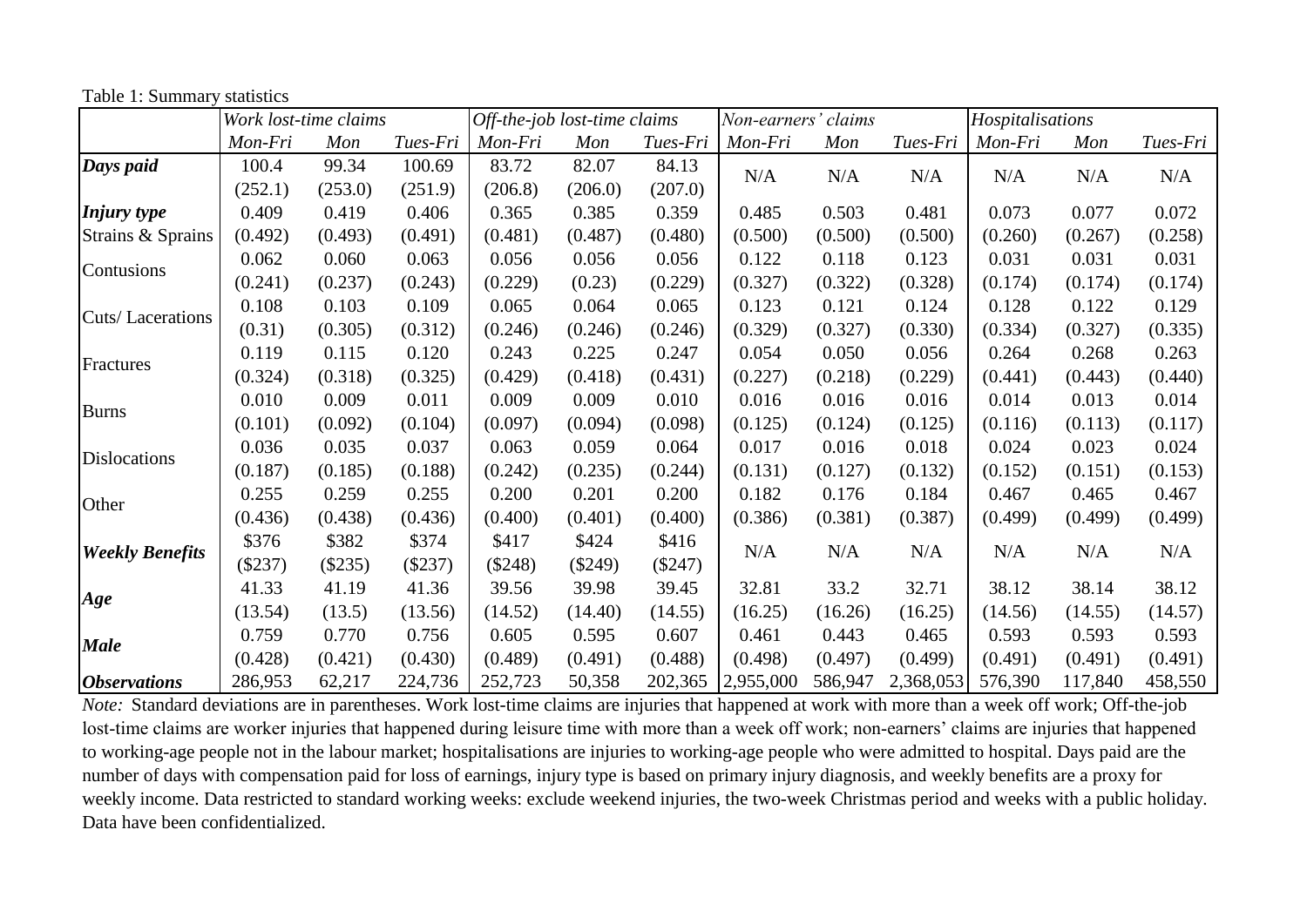|                     | New Zealand Data |            |                       |        | Ontario Data |                          | Minnesota Data         |       |                       |  |
|---------------------|------------------|------------|-----------------------|--------|--------------|--------------------------|------------------------|-------|-----------------------|--|
|                     |                  | This paper |                       |        |              | Campoleti & Hyatt (2006) | Card & McCall $(1995)$ |       |                       |  |
| Type of injury      | N                | Mean       | <b>Test Statistic</b> | N      | Mean         | <b>Test Statistic</b>    | N                      | Mean  | <b>Test Statistic</b> |  |
| All                 | 286,953          | 0.217      | 21.863***             | 10,702 | 0.247        | 11.297***                | 21,314                 | 0.230 | $10.77***$            |  |
| Sprains & Strains   | 117,258          | 0.223      | 18.545***             | 5,282  | 0.258        | $9.633***$               | 9,560                  | 0.237 | $9.12***$             |  |
| Cuts & Lacerations  | 30,987           | 0.208      | 3.308***              | 1,008  | 0.219        | 1.473                    | 2,375                  | 0.212 | 1.44                  |  |
| <b>Dislocations</b> | 10,458           | 0.211      | $2.770***$            | 49     | 0.286        | 1.314                    | 602                    | 0.248 | $2.91***$             |  |
| <b>Burns</b>        | 2,982            | 0.179      | $-2.921$              | 174    | 0.195        | $-0.153$                 | 443                    | 0.192 | 0.43                  |  |
| Contusions          | 17,829           | 0.209      | $2.951***$            | 1,411  | 0.240        | $3.475***$               | 1,453                  | 0.233 | $3.17***$             |  |
| Fractures           | 34,134           | 0.209      | $3.990***$            | 623    | 0.238        | $2.204***$               | 1,274                  | 0.199 | 0.12                  |  |

Table 2: Fraction of Monday injuries across different jurisdictions

*Note:* One-sided t-tests for whether the proportion of work lost-time weekday injuries on a Monday is statistically significantly greater than 20%. Data restricted to standard working weeks: exclude weekend injuries, the two-week Christmas and New Year's Day period and weeks with a public holiday. Data have been confidentialized.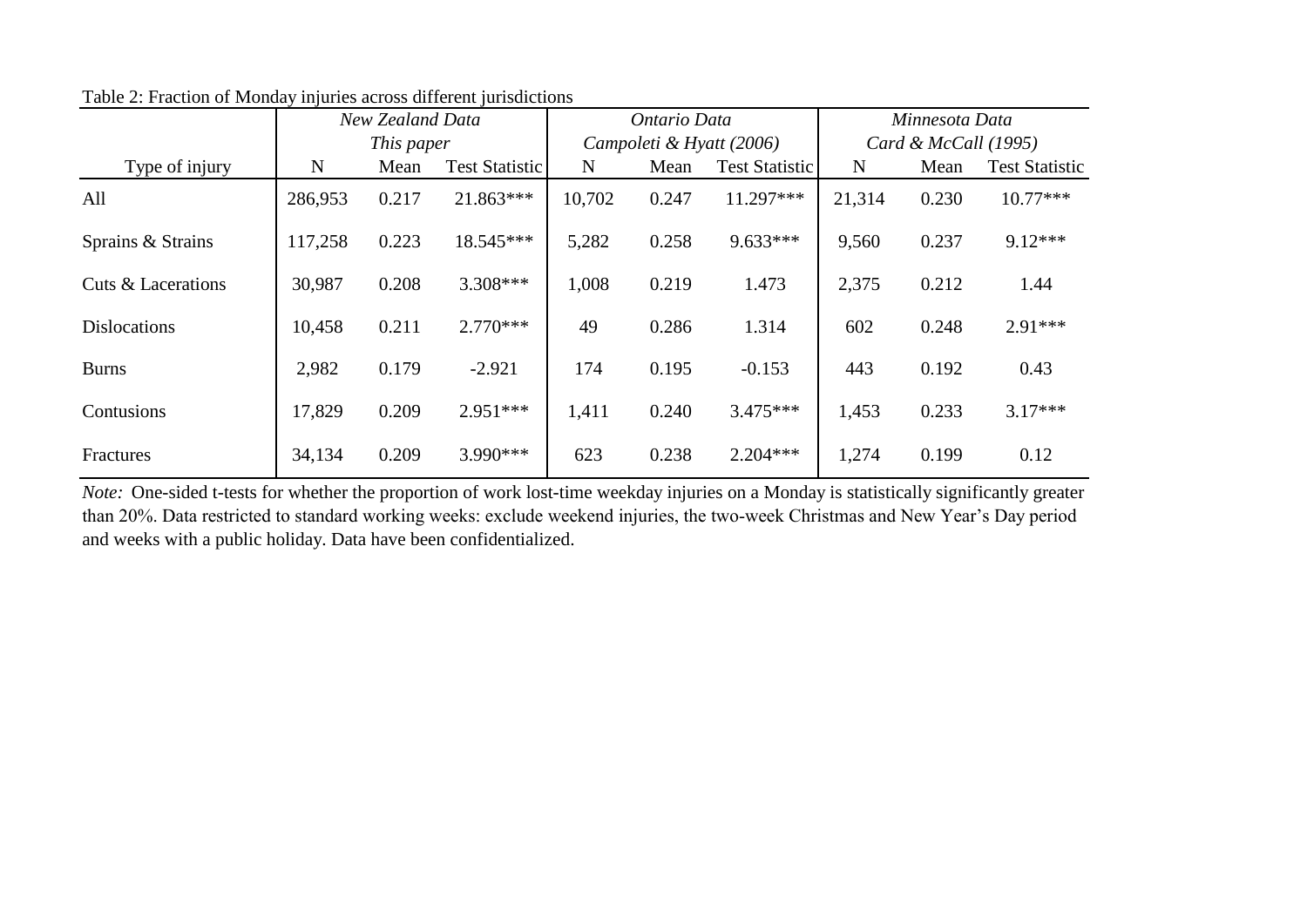|               | Work lost-time claims (workers)(workers) |                             |       |                                                |                              |                              |  |  |  |
|---------------|------------------------------------------|-----------------------------|-------|------------------------------------------------|------------------------------|------------------------------|--|--|--|
|               |                                          | All claims<br>$N = 286,953$ |       | <b>Sprains</b><br>$N = 117,258$                |                              | Non-Sprains<br>$N = 169,695$ |  |  |  |
| Day of injury | Mean                                     | Test<br>Statistic           | Mean  | Test<br>Statistic                              | Mean                         | <b>Test</b><br>Statistic     |  |  |  |
| Monday        | 0.217                                    | 21.9***                     | 0.223 | $18.5***$                                      | 0.213                        | $13.0***$                    |  |  |  |
| Tuesday       | 0.205                                    | $6.8***$                    | 0.204 | $3.4***$                                       | 0.206                        | $6.0***$                     |  |  |  |
| Wednesday     | 0.202                                    | $2.4***$                    | 0.201 | 0.89                                           | 0.202                        | $2.4***$                     |  |  |  |
| Thursday      | 0.195                                    | $-6.8$                      | 0.192 | $-6.9$                                         | 0.197                        | $-3.2$                       |  |  |  |
| Friday        | 0.181                                    | $-26$                       | 0.18  | $-17.5$                                        | 0.182                        | $-19.3$                      |  |  |  |
|               |                                          |                             |       | Off-the-job lost-time injury claims (workers)  |                              |                              |  |  |  |
| Day of injury |                                          | All claims<br>$N = 252,723$ |       | <b>Sprains</b><br>$N = 92,151$                 | Non-Sprains<br>$N = 160,572$ |                              |  |  |  |
| Monday        | 0.199                                    | $-0.92$                     | 0.211 | 7.9***                                         | 0.193                        | $-7.4$                       |  |  |  |
| Tuesday       | 0.188                                    | $-15.1$                     | 0.195 | $-3.5$                                         | 0.184                        | $-16.4$                      |  |  |  |
| Wednesday     | 0.196                                    | $-4.6$                      | 0.202 | $1.5*$                                         | 0.193                        | $-6.9$                       |  |  |  |
| Thursday      | 0.198                                    | $-3.2$                      | 0.196 | $-3.1$                                         | 0.198                        | $-1.6$                       |  |  |  |
| Friday        | 0.219                                    | 22.6***                     | 0.196 | $-3.1$                                         | 0.232                        | $30.0***$                    |  |  |  |
|               |                                          |                             |       | Non-earners' - all injury claims (working age) |                              |                              |  |  |  |
| Day of injury |                                          | All claims<br>$N=2,955,000$ |       | <b>Sprains</b><br>$N=1,433,016$                | Non-Sprains<br>$N=1,521,984$ |                              |  |  |  |
| Monday        | 0.199                                    | $-5.9$                      | 0.206 | $17.4***$                                      | 0.192                        | $-25.7$                      |  |  |  |
| Tuesday       | 0.205                                    | $20.1***$                   | 0.21  | 29.1***                                        | 0.2                          | $-0.5$                       |  |  |  |
| Wednesday     | 0.21                                     | 40.8                        | 0.213 | 36.8***                                        | 0.207                        | $21.0***$                    |  |  |  |
| Thursday      | 0.198                                    | $-8.6$                      | 0.195 | $-14.5$                                        | 0.201                        | $2.0***$                     |  |  |  |
| Friday        | 0.189                                    | $-48.4$                     | 0.176 | $-74$                                          | 0.201                        | $2.5***$                     |  |  |  |

Table 3: Distribution of injuries across days of the week

*Note:* One-sided t-tests for whether the proportion of weekday injuries on each weekday is statistically significantly greater than 20%. Separately reported for work lost-time injury, offthe-job lost-time injury and all non-earners' injury claims. Data restricted to standard working weeks: exclude weekend injuries, the two-week Christmas and New Year's Day period and weeks with a public holiday. Non-earners' claims are restricted to working-age people aged 15- 64 years. Excludes motor vehicle injuries (these are funded from a different account). Data have been confidentialized.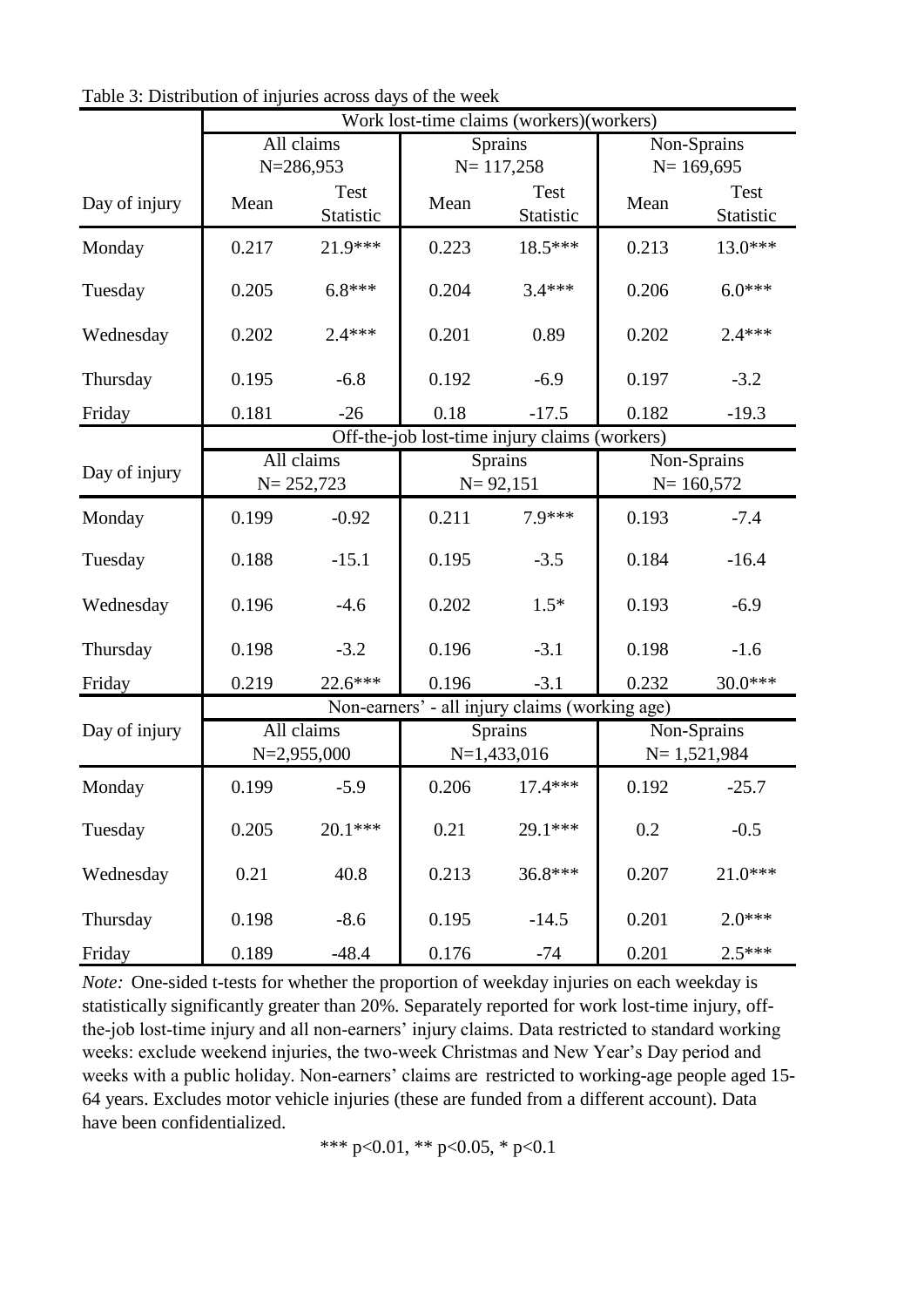| Claim Sample:                  | Work Injuries      | Off-the-Job Injuries | Work Injuries  | Off-the-Job Injuries | Non-Earner Injuries |
|--------------------------------|--------------------|----------------------|----------------|----------------------|---------------------|
| Dependent variable:            | Lost Time Injuries | Lost Time Injuries   | All claims     | All claims           | (working age)       |
| Type of Injury                 | (1)                | (2)                  | (3)            | (4)                  | (5)                 |
| Sprains & Strains              | $0.0175***$        | $0.0231***$          | $0.0289***$    | $0.0186***$          | $0.0180***$         |
|                                | (0.00196)          | (0.00206)            | (0.000711)     | (0.000492)           | (0.000630)          |
| <b>Cuts and Lacerations</b>    | $-0.00769***$      | 0.000306             | $-0.00840$ *** | $-0.00158***$        | $-0.00128***$       |
|                                | (0.00122)          | (0.00105)            | (0.000515)     | (0.000296)           | (0.000412)          |
| Contusions                     | $-0.00238**$       | 0.000118             | $-0.00345***$  | $-0.00646***$        | $-0.00492***$       |
|                                | (0.000956)         | (0.000978)           | (0.000419)     | (0.000286)           | (0.000410)          |
| Fractures                      | $-0.00490$ ***     | $-0.0172***$         | $-0.000893***$ | $-0.00443***$        | $-0.00448$ ***      |
|                                | (0.00128)          | (0.00179)            | (0.000251)     | (0.000201)           | (0.000279)          |
| <b>Dislocations</b>            | $-0.00162**$       | $-0.00466$ ***       | $-0.000472***$ | $-0.00134***$        | $-0.000961***$      |
|                                | (0.000740)         | (0.00100)            | (0.000169)     | (0.000133)           | (0.000166)          |
| <b>Burns</b>                   | $-0.00223***$      | $-0.000542$          | $-0.00245***$  | $-0.000570***$       | $-0.000283*$        |
|                                | (0.000380)         | (0.000405)           | (0.000180)     | (0.000104)           | (0.000157)          |
| <b>Controls for</b>            |                    |                      |                |                      |                     |
| Year, gender, age, ethnicity   | Yes                | Yes                  | Yes            | Yes                  | Yes                 |
| <b>Industry and Occupation</b> | Yes                |                      | Yes            |                      |                     |
| Weekly benefits                | Yes                | Yes                  |                |                      |                     |
| <b>Observations</b>            |                    |                      |                |                      |                     |
| Number of Observations         | 355,377            | 321,297              | 2,790,096      | 5,773,641            | 3,727,776           |

Table 4: OLS estimates of the types of injuries that are disproportionately common on Mondays

Notes: This table presents the main coefficients of interest from a series of linear probability regressions in which an observation is an injury and the dependent variable is a dummy for the injury being of a specific type. Each coefficient presented comes from a separate regression. The coefficients presented are on a dummy for the injury occurring on a Monday or the first Tuesday after a public holiday. Robust individual clustered standard errors are in parentheses. Industry dummies are industry risk groups. Occupation dummies are level 1 ANZSCO. Excludes weekends and the two-week Christmas period.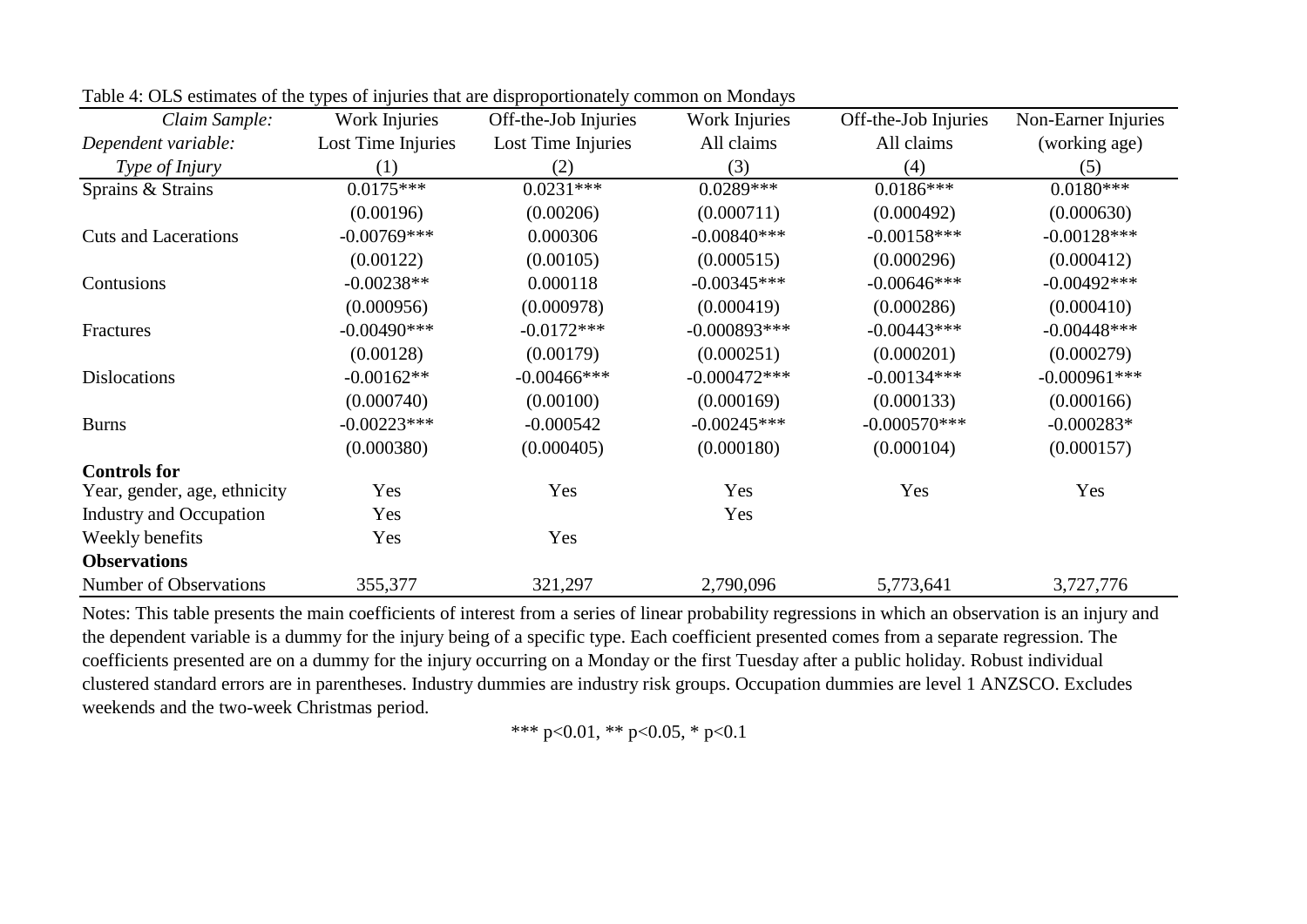|                                                  |       | Distribution of injuries across days of the week |                      |                       |       |                       |
|--------------------------------------------------|-------|--------------------------------------------------|----------------------|-----------------------|-------|-----------------------|
|                                                  |       | All claims                                       |                      | Sprains               |       | Non-Sprains           |
|                                                  |       | $N = 576,390$                                    |                      | $N=42,036$            |       | $N = 534,354$         |
|                                                  | Mean  | <b>Test Statistic</b>                            | Mean                 | <b>Test Statistic</b> | Mean  | <b>Test Statistic</b> |
| Monday                                           | 0.204 | 8.4***                                           | 0.217                | $8.5***$              | 0.203 | $6.\overline{3***}$   |
| Tuesday                                          | 0.197 | $-5.2$                                           | 0.193                | $-3.5$                | 0.198 | $-4.4$                |
| Wednesday                                        | 0.198 | $-3.9$                                           | 0.196                | $-1.9$                | 0.198 | $-3.5$                |
| Thursday                                         | 0.200 | 0.2                                              | 0.198                | $-0.8$                | 0.200 | 0.4                   |
| Friday                                           | 0.200 | 0.4                                              | 0.195                | $-2.6$                | 0.201 | 1.1                   |
|                                                  |       |                                                  | <b>OLS</b> estimates |                       |       |                       |
| Dependent variable: Type of Injury               |       |                                                  |                      |                       |       |                       |
| Sprains & Strains                                |       | $0.00486***$                                     |                      |                       |       |                       |
|                                                  |       | (0.000758)                                       |                      |                       |       |                       |
| <b>Cuts &amp; Lacerations</b>                    |       | $-0.00613***$                                    |                      |                       |       |                       |
|                                                  |       | (0.000948)                                       |                      |                       |       |                       |
| Contusions                                       |       | 0.000131                                         |                      |                       |       |                       |
|                                                  |       | (0.000497)                                       |                      |                       |       |                       |
| Fractures                                        |       | $0.00556***$                                     |                      |                       |       |                       |
|                                                  |       | (0.00127)                                        |                      |                       |       |                       |
| <b>Dislocations</b>                              |       | $-0.000415$                                      |                      |                       |       |                       |
|                                                  |       | (0.000436)                                       |                      |                       |       |                       |
| <b>Burns</b>                                     |       | $-0.000998***$                                   |                      |                       |       |                       |
|                                                  |       | (0.000339)                                       |                      |                       |       |                       |
| <b>Controls for</b>                              |       |                                                  |                      |                       |       |                       |
| Year, gender, age, ethnicity                     |       | Yes                                              |                      |                       |       |                       |
| <b>Industry and Occupation</b><br>N <sub>o</sub> |       |                                                  |                      |                       |       |                       |
| Weekly benefits                                  |       | No                                               |                      |                       |       |                       |
| <b>Observations</b>                              |       |                                                  |                      |                       |       |                       |
| <b>Number of Observations</b>                    |       | 721,398                                          |                      |                       |       |                       |

Table 5: Public hospital data on injuries for working-age people: Distribution of injuries across days of the week and OLS estimates of injury types disproportionately common on Mondays

*Note:* On the left hand side, this table presents one-sided t-tests for whether the proportion of weekday public hospital injuries on each weekday is statistically significantly different to 20%. Data restricted to working-age people aged 15-64 years. Data restricted to standard working weeks: exclude weekend injuries, the two-week Christmas and New Year's Day period and weeks with a public holiday. On the right hand side, this table presents the main coefficients of interest from a series of linear probability regressions in which an observation is an injury and the dependent variable is a dummy for the injury being of a specific type. Each coefficient presented comes from a separate regression. The coefficients presented are on a dummy for the injury occurring on a Monday or the first Tuesday after a public holiday. Robust individual clustered standard errors are in parentheses. Industry dummies are industry risk groups. Occupation dummies are level 1 ANZSCO. Excludes weekends and the two-week Christmas period. Data have been confidentialized.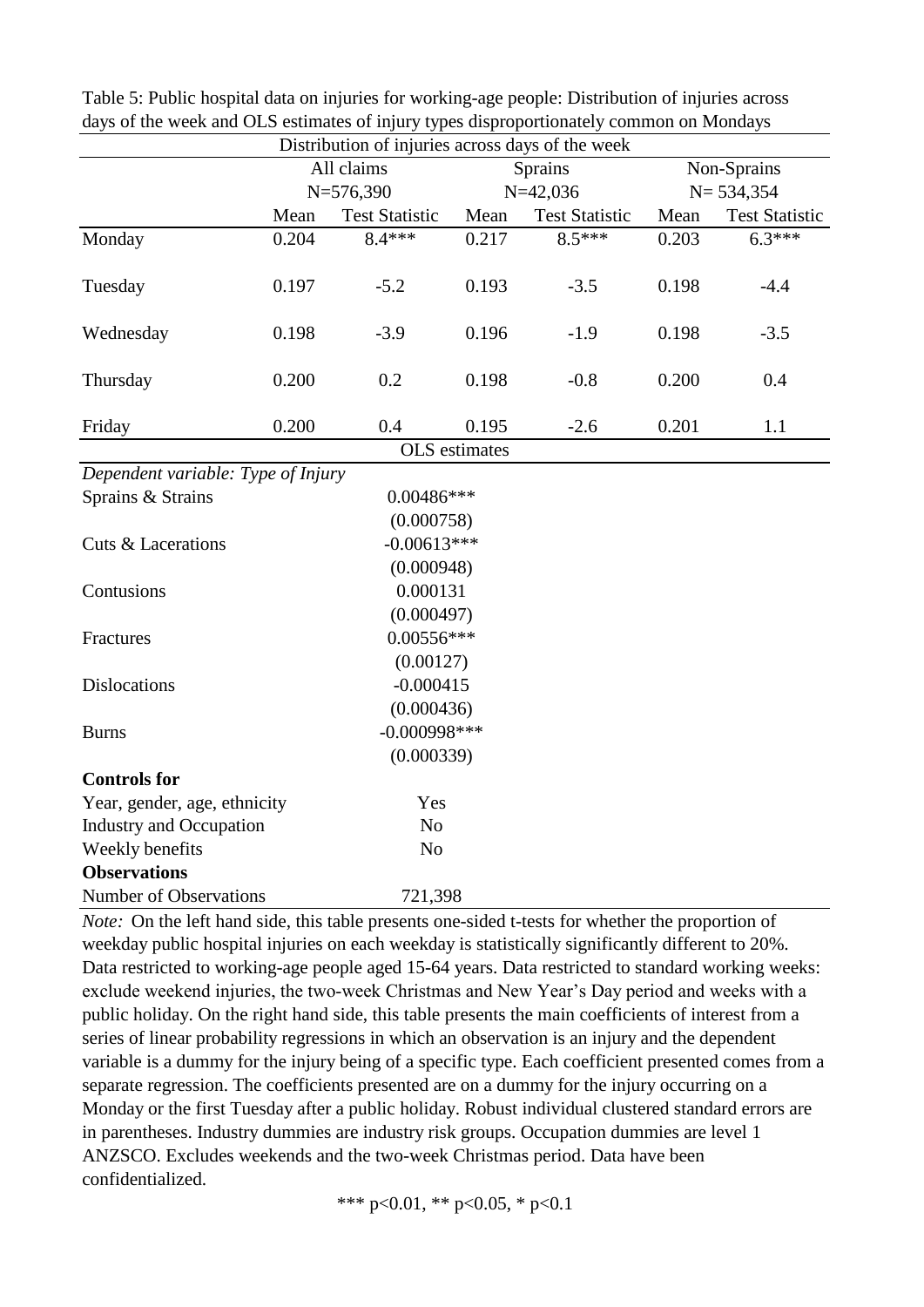|                                      |              | Dependent variable: |              | Dependent variable:  |  |
|--------------------------------------|--------------|---------------------|--------------|----------------------|--|
|                                      |              | Lost-time claim     |              | Log compensated days |  |
|                                      | Work         | Off-the-job         | Work         | Off-the-job          |  |
|                                      | All claims   | All claims          | Lost-Time    | All claims           |  |
| <b>Sample: All injuries</b>          |              |                     |              |                      |  |
| Monday coefficient                   | $0.00339***$ | $-0.00145***$       | $-0.0340***$ | $-0.0564***$         |  |
| <b>Standard Error</b>                | (0.000484)   | (0.000227)          | (0.00522)    | (0.00536)            |  |
| Number of observations               | 2,790,096    | 5,773,641           | 355,377      | 321,297              |  |
| <b>Sample: Sprains &amp; Strains</b> |              |                     |              |                      |  |
| Monday coefficient                   | $-0.000489$  | 0.000173            | $-0.0528***$ | $-0.0761***$         |  |
| <b>Standard Error</b>                | (0.000692)   | (0.000243)          | (0.00811)    | (0.00889)            |  |
| Number of observations               | 1,224,909    | 3284814             | 145,575      | 117,069              |  |
| <b>Controls for</b>                  |              |                     |              |                      |  |
| Year, gender, age, ethnicity         | Yes          | Yes                 | Yes          | Yes                  |  |
| Industry and occupation dummies      | Yes          |                     | Yes          |                      |  |
| Weekly benefits                      |              |                     | Yes          | Yes                  |  |

Table 6: Severity of lost-time injuries that occurred on Monday relative to on other days

*Note:* On the left hand side this table presents the results of OLS regressions in which the dependent variable is a dummy variable for whether an injury claim is a lost-time injury or not and an observation is an injury claim of a particular type. On the right hand side this table presents the results of OLS regressions in which the dependent variable is the log of the total number of compensated days for the injury and an observation is a lost-time injury of a particular type. From each regression, the table reports the coefficient on a dummy for the injury occurring on a Monday or first Tuesday after a public holiday. Robust standard errors are in parentheses. Controls for observable characteristics include gender (male=1), age at time of accident, ethnicity, year and weekly benefits. Industry dummies are industry risk groups. Occupation dummies are level 1 ANZSCO. Excludes weekends and the two-week Christmas period.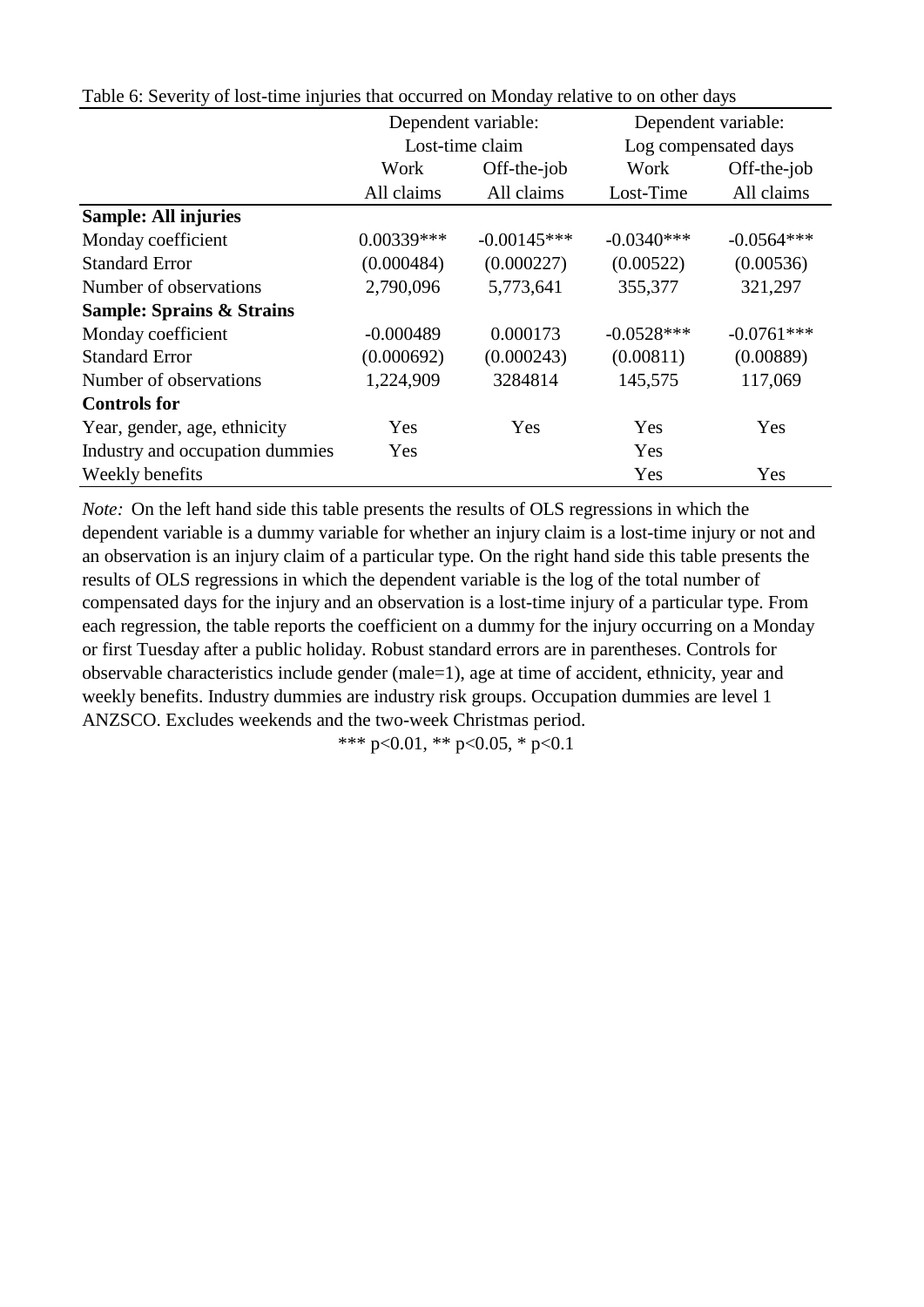# **Appendix**

| --- , --- <i>. ,</i> |                    |           |                               |           |                 |           |                           |            |               |                |               |           |  |
|----------------------|--------------------|-----------|-------------------------------|-----------|-----------------|-----------|---------------------------|------------|---------------|----------------|---------------|-----------|--|
|                      | Work injury claims |           |                               |           |                 |           | Off-the-job injury claims |            |               |                |               |           |  |
|                      | All claims         |           | <b>Sprains</b><br>$N=989,538$ |           |                 | Other     |                           | All claims |               | <b>Sprains</b> |               | Other     |  |
| $N=2,255,712$        |                    |           |                               |           | $N = 1,266,174$ |           | $N=4,554,696$             |            | $N=2,594,901$ |                | $N=1,959,795$ |           |  |
| Monday               | 0.211              | $40.2***$ | 0.221                         | $49.2***$ | 0.203           | $9.6***$  | 0.207                     | 38.0***    | 0.213         | $53.1***$      | 0.199         | $-3.9$    |  |
| Tuesday              | 0.205              | $20.4***$ | 0.205                         | $11.7***$ | 0.206           | $16.8***$ | 0.2                       | $-1.5$     | 0.204         | $16.5***$      | 0.194         | $-21.7$   |  |
| Wednesday            | 0.205              | 18.3***   | 0.204                         | $10.7***$ | 0.205           | $15.0***$ | 0.204                     | $18.7***$  | 0.206         | $25.6***$      | 0.2           | $-1.1$    |  |
| Thursday             | 0.196              | $-13.9$   | 0.19                          | $-24.6$   | 0.201           | $2.8***$  | 0.197                     | $-16.3$    | 0.196         | $-16.2$        | 0.198         | $-6.1$    |  |
| Friday               | 0.182              | $-68.6$   | 0.18                          | $-51.6$   | 0.184           | $-46.1$   | 0.193                     | $-40.2$    | 0.18          | $-84.2$        | 0.209         | $32.0***$ |  |

Table A1: Distribution of injuries across days of the week for all injury work claims and off-the-job claims

*Note*: One-sided t-tests for whether the proportion of weekday injuries on each weekday is statistically significantly greater than 20%. Separately reported for all work injury and all off-the-job injury. Data restricted to standard working weeks: exclude weekend injuries, the two-week Christmas and New Year's Day period and weeks with a public holiday. Excludes motor vehicle injuries (these are funded from a different account). Data have been confidentialized.